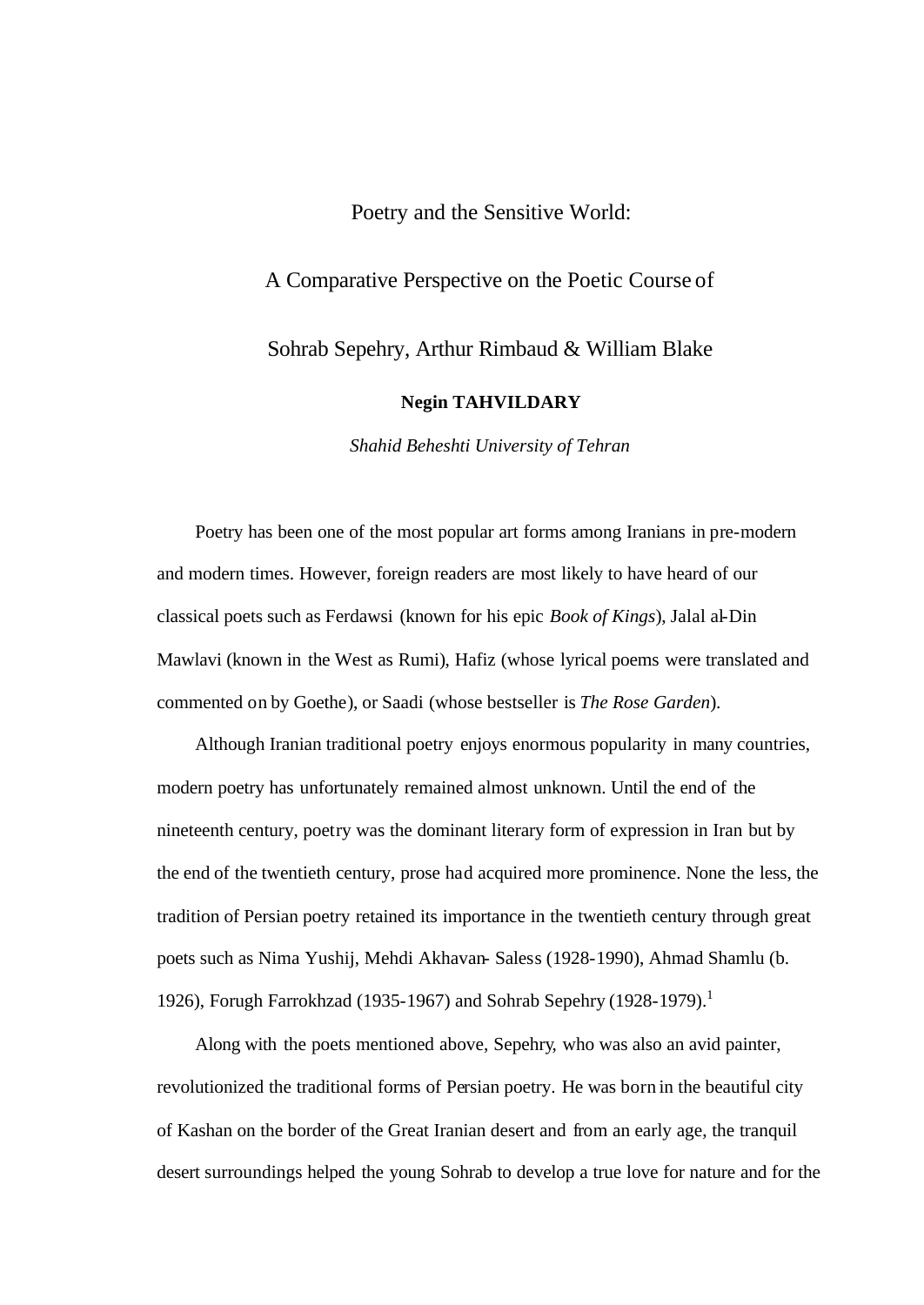people around him. Soon, he began to write about objects, also painting them.<sup>2</sup> His education in painting as well as his skill in composing poems made him an architect of the modern poetic edifice.

This child of the desert also made long visits abroad and spoke French and English perfectly. Indeed, Sepehry had a universal culture: he read most of the great European and American contemporary poets as well as those of Latin America and Asia. Hence, his portrayal of his surroundings was inspired by the effects of European poetry. However, until very recently, and certainly prior to the translation of his works into different languages, Sepehry, like most of his fellow Persian artists, was completely unknown. <sup>3</sup> Misunderstandings shadowed his career as a writer and artist and it is now left to later generations to recognize his importance.

This was also the case for Rimbaud and Blake: Blake's contemporaries called him a harmless lunatic. John Ruskin (1819-1900), the greatest British art critic and social commentator of the Victorian Age, felt that Blake's work was 'diseased and wild', even if his mind was 'great and wise'.<sup>4</sup> But this was what we believed yesterday about Blake.<sup>5</sup> In the twentieth and now twenty-first centuries, new critical approaches have seen Blake recognised as a highly original poet, artist and writer. Similarly, recent generations of French critics have made us realise how incomplete our knowledge of Rimbaud was. The long tradition of critical literature on Rimbaud has grown to enormous proportions over time. However, the old point of view, shared by both critics and editors, has been completely discredited.<sup>6</sup>

Blake and Rimbaud may have survived and be read all over the world; however, the great Persian poet still remains an enigmatic figure. Initially, Sepehry's poetry was not accorded a favourable reception by the intellectuals of the day due to the fashion for shallow Marxist critique s. Some contemporary artists criticized him as a naïve petty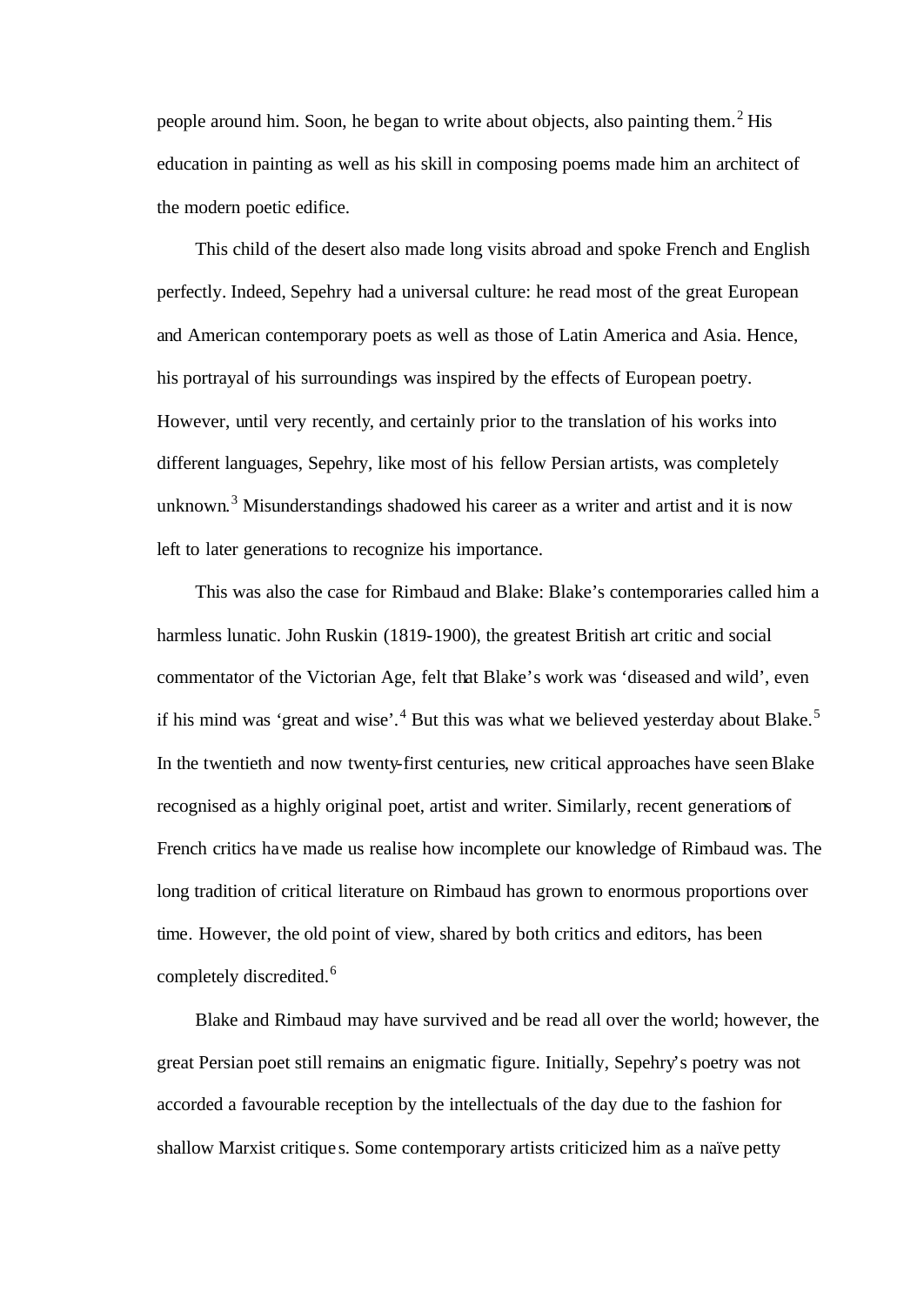bourgeois, indifferent to the dominant socio-political events of the time. Although most readers are likely to be attracted above all to his sensual, affective imagination, there are a small number of critics who wonder what the poet aimed to show 'at the edge of nothingness', 'beyond the patient lights', and 'above the sky paused for thought' (*Friend*).

Indeed, Sepehry's poems have not only an emotional effect but a profound intellectual and philosophical influence on the inner life of individuals which should be taken into account. It is also necessary to review the stereotypical formulas used in relation to him, which variously provoke the most sincere admiration or opposition. Perhaps our poet will have to wait, like his European fellows, for a century or more, to be recognized or perhaps studies such as this will gradually increase his accessibility. It is hoped that one day a complete study of this poetic imagination will be written. For the moment, however, the present discussion must limit itself to reading Sepehry through Rimbaud, and Rimbaud through Blake.

There is no doubt that Rimbaud's experiment in having recourse to visionary art and images<sup>7</sup> looks back to Blake and we have certain proof attesting to the inspiration Sepehry drew from these two great artists. $<sup>8</sup>$  The parallels between these great men are</sup> many, but this paper focuses on their imaginary worlds.

Reading Rimbaud, Blake and Sepehry from a thematic critical perspective allows us to chart their respective creative impulses as these emerge through their texts. In spite of different cultural and religious backgrounds, one can trace striking similarities between the poets' imaginary universes, or what we might call an 'alchemical fraternity' in favour of poetry.<sup>9</sup> In order to uncover the essence of their alchemical universe and to 'discover [their] interior "scenery"',<sup>10</sup> I shall apply Gaston Bachelard's analysis of the 'manner of being in the world' to each poet, with due regard to the four elements of nature, and use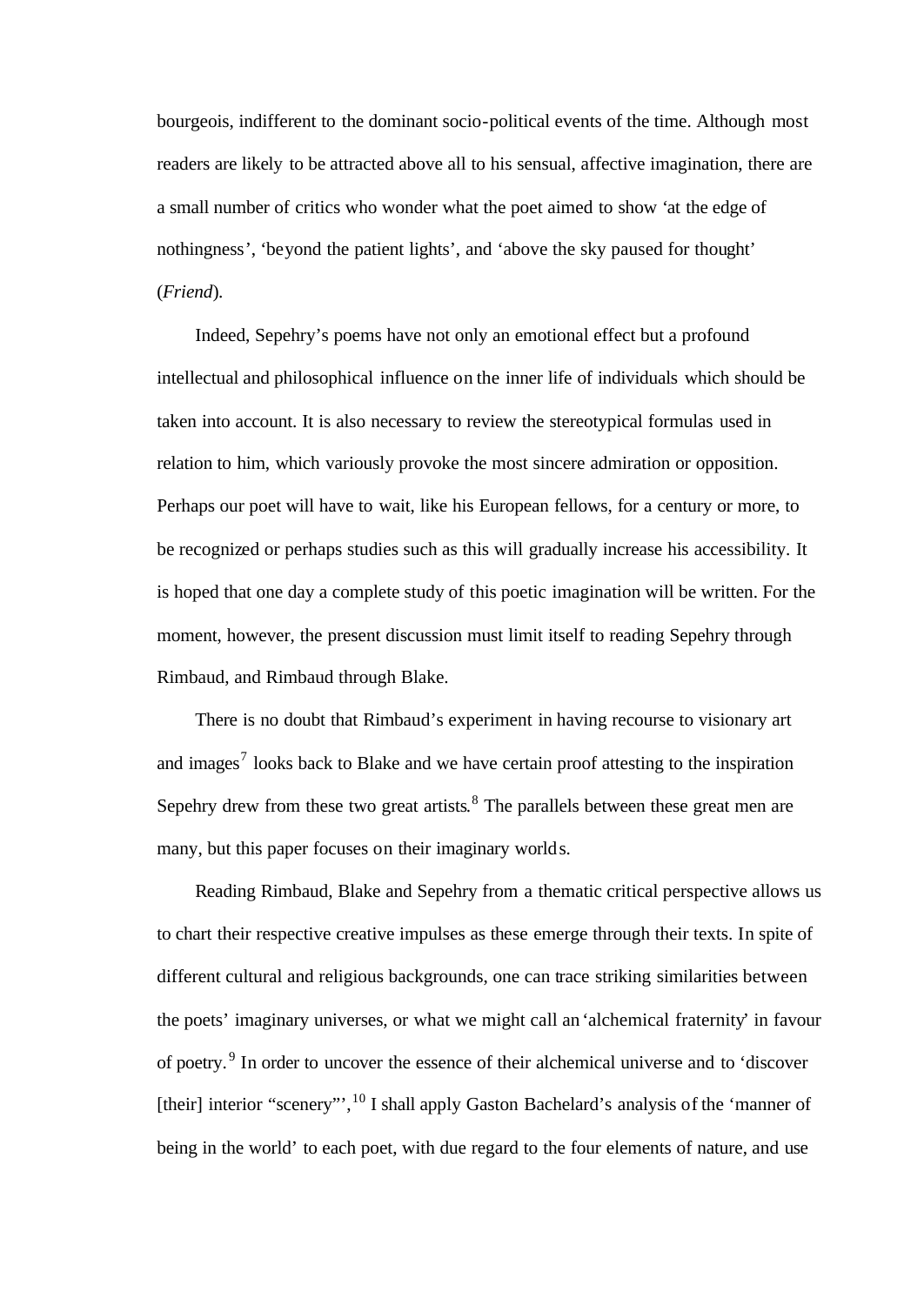the method of Jean-Pierre Richard' – a combination of critical and creative poetics, or 'poésie critique - in order to reveal key features of their imaginary universes.<sup>11</sup> Through their analysis of the imagination of matter, or elements (Bachelard's 'l'imagination de la matière'), these thematic pioneers offer us a typology of the 'material imagination'. Following the thematic method of Bachelard in his book, *Water and Dreams*, water, as the alchemical principle of metamorphosis will be considered as the main natural element in their poetry. However, the aqueous element also combines with the other elements of nature, especially light; and this combination gives rise to ambivalent images which, for Bachelard, are considered to be successful images.<sup>12</sup>

It should, however, be noted that although Rimbaud, Blake and Sepehry are called great nature poets – and doubtless they are – they differ from other purely literary figures. In fact, whilst nature poets are variously dominated by the force of natural elements, our poets' manner is entirely different in that nature is simply forced to submit to their purpose. Moreover, their focus is not on objects but on their feelings about those objects: they are concerned less with describing nature than with suggesting the feeling nature arouses in them and, consequently, what they apprehend in nature will be what modifies their sensations directly.

Rimbaud's poetry is an attempt at immediate understanding and discovery of the truth without going through the objective deductions of the rational mind: the narrator of *The Drunken Boat* glides down 'unconcerned' rivers to 'tepid water', 'grey and blue'; then, for ten nights, is tossed about by the 'tumultuous water' of the open sea.<sup>13</sup> Similarly, the elements of rural life emerge, with extreme accuracy, from Blake's verses. His feelings in *Songs of Experience* arise from a literal and ecstatic experience of nature which consists of things to be felt, and his vision is an example of natural impressionism: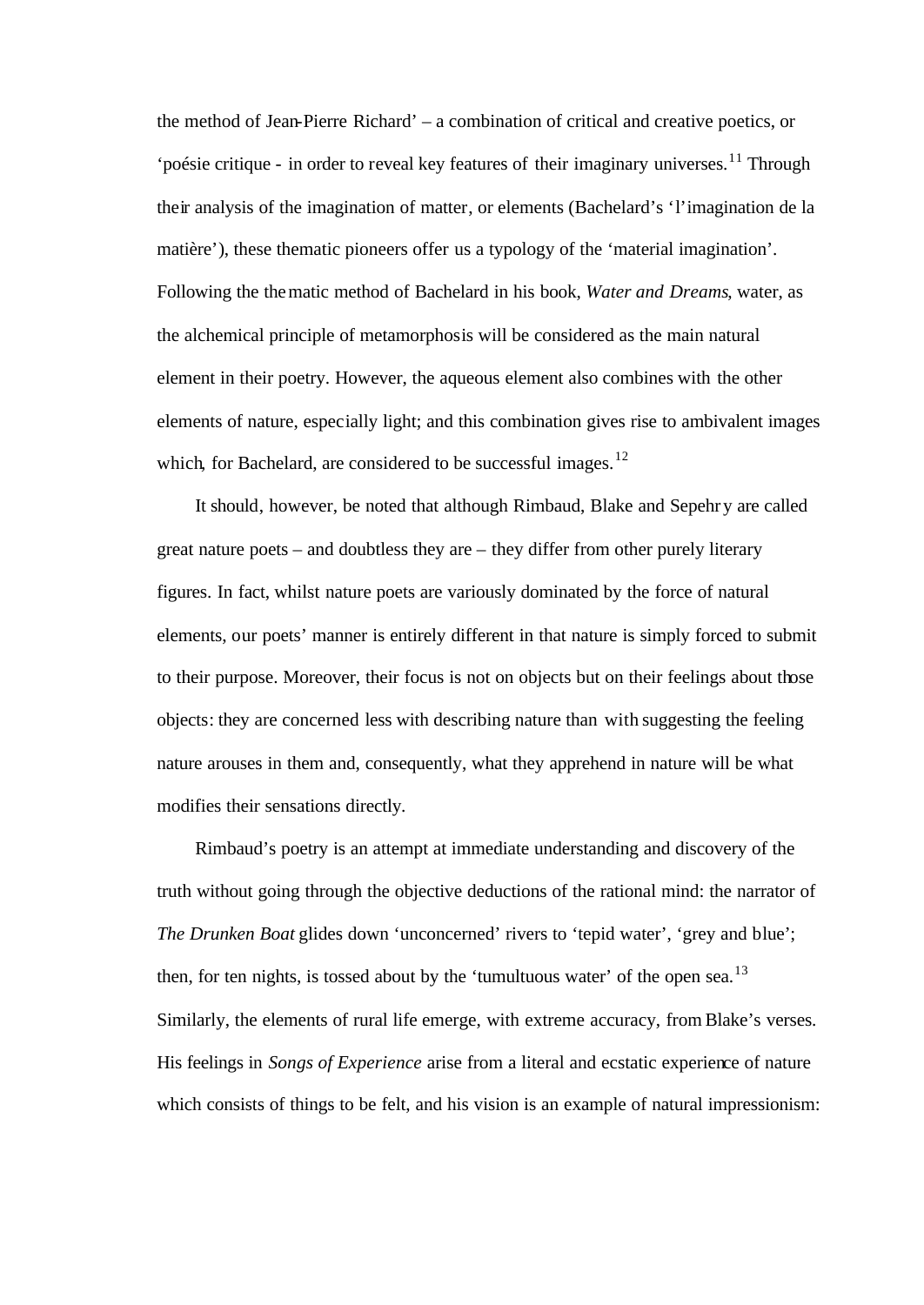*Summer*, for example, passes through the valleys with its 'fierce steeds [...] [who] sit down […] on some bank beside a river' and 'rush into the stream'.

In their poems as well as in their paintings, both Sepehryand Blake look towards nature, illustrating a completely worked-out universe.<sup>14</sup> In the course of *Water Footsteps*, Sepehry confronts various forms of created life, showing less interest in nature's concrete specificities than in their effects:

Let's taste the light,

Let's test the weight of a village night and balance the dreams of a gazelle. Let's fathom the warmth of a goose's nest without troubling the order of the grass.

[...]

Let's go down to the sea and cast our nets and entrap the zest of waters. Let's weigh the gravity of existence in a lifted pebble.

Since light and water act as the essential elements for the metamorphoses in all three poetic universes, the image is subject to constant modifications. They have indeed discovered a technique for dislocating the elements of the ordinary world of experience and re-associating them in their imaginary universes. All three have reached the point where they do not hesitate to take nature to pieces and reconfigure it into a different shape.<sup>15</sup>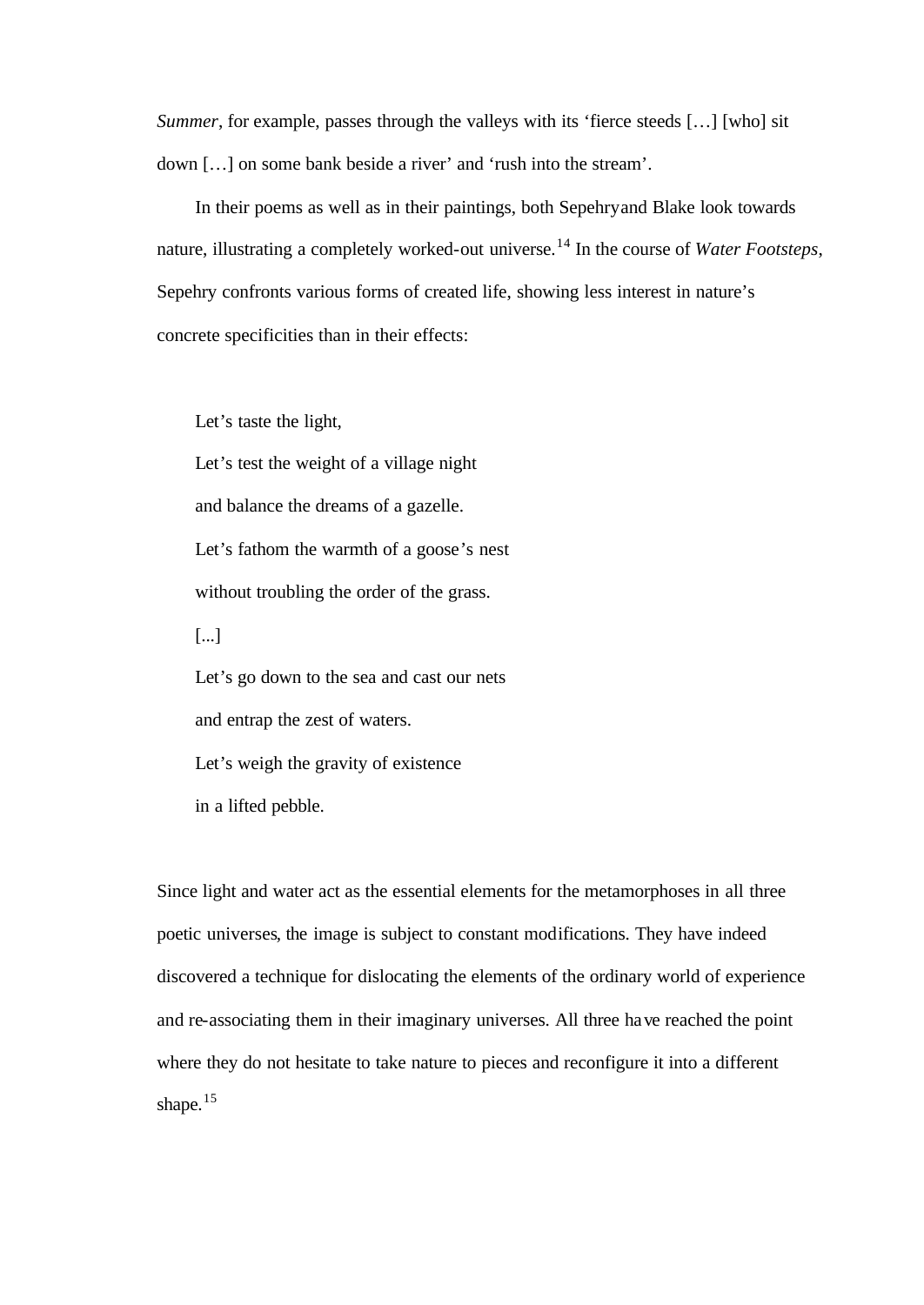In *The Drunken Boat*, Rimbaud's images tend to dissipate as he contemplates them and as the boat 'float[s] down unconcerned Rivers […] the giant snakes devoured by vermin fall from the twisted trees with black odors!' and 'Drowned men sank backwards into sleep!' In certain other texts, like the first of the two called *City*, the scene has been completely taken apart and reassembled so that the 'city' is one seen only in dreams; the poet, as 'an ephemeral […] dissatisfied citizen of a metropolis believed to be modern, since all known styles have been evaded […] see[s] the new ghosts rolling through the dense and eternal smoke of carbon'. Blake, whose poems offer another example of the poet taking the external world apart and putting it back together differently according to the needs of the imagination, went through the same transformation and sought to express these metamorphoses in *Songs of Innocence and of Experience* or in *The Book of Thel* where the poet's eyes perform the work of dissociation.<sup>16</sup> In *The Torrent of Sun*, Sepehry seems rather to be playing a game of staring at a scene until its elements dissociate themselves from one another before his eyes and re-associate in a harmonious manner so that a new and wonderful relationship can be established between phenomena. By removing the traditional categories of logic and perception, our poets manage to build their imaginary universes: in a dissolution of the opposition between animated and nonanimated worlds, a shift occurs from the elements of nature to human/animated life and vice versa.<sup>17</sup>

This being the case, personifications are manifestly produced through their verses. As Blake suggests in *Jerusalem*, 'Rivers & Mount[a]ins Are also Men; every thing is Human'. Blake, as the great nature-mystic poet of the nineteenth century, expresses this vision in *The Price of Experience*:

It is an easy thing to laugh at wrathful elements,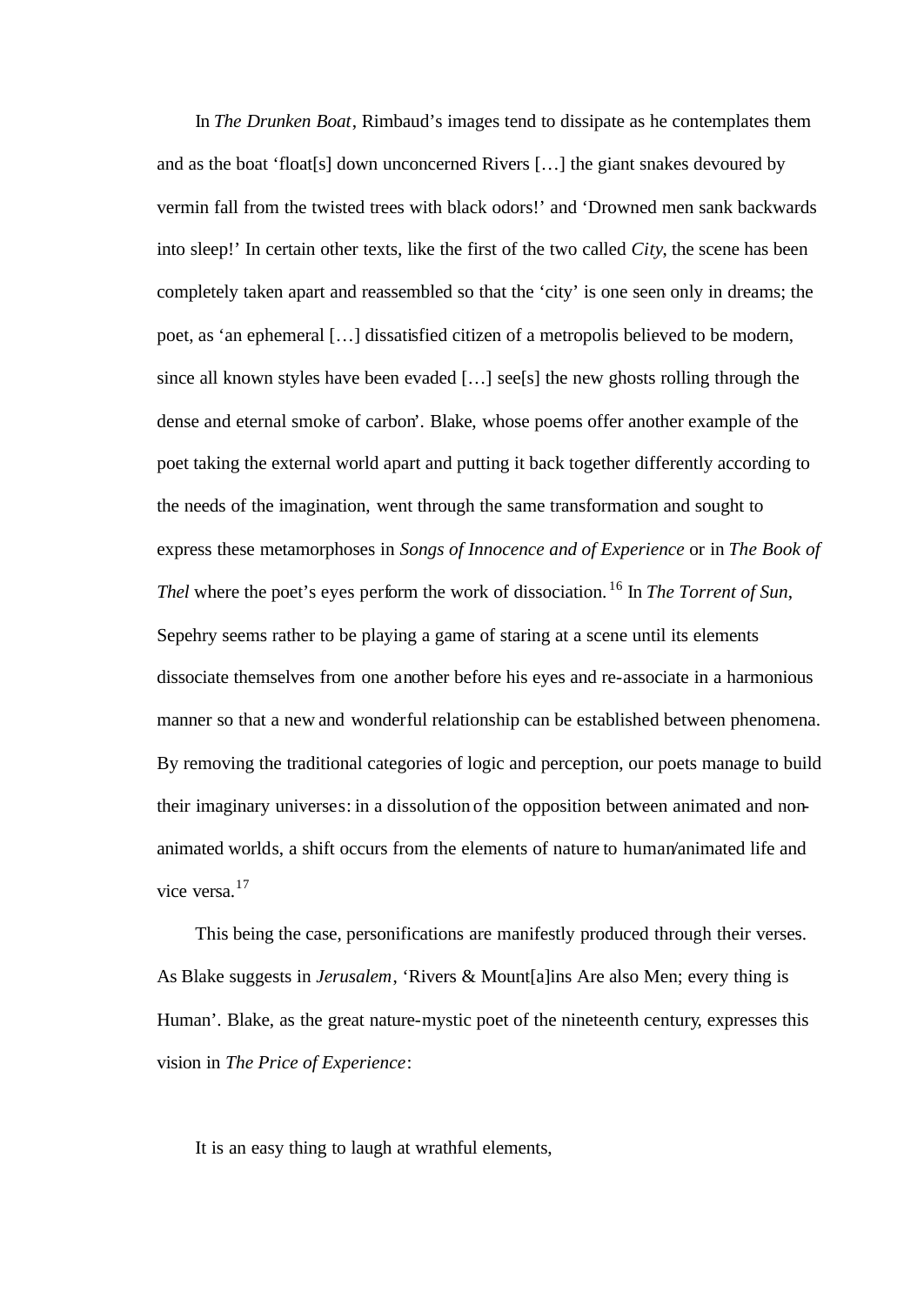To hear the dog howl at the wintry door, the ox in the

slaughterhouse moan;

To see a god on every wind and a blessing on every blast

Animism also reigns in *Water Footsteps*, which is, in fact, a long monologue on the nature of creation:

I saw the face of loneliness pressed to the window glass and felt a kindling of fervour. Thought idled. Now life seemed to have turned into new year's rain and maples full of thrushes.  $[...]$ Here I'm close to the world's beginnings,

I can feel the rhythms of flowers. I know what it is to be water,

to be the green of trees

One of the innovative features of Sepehry's poems is inviting everyone to 'wash out' their eyes and look at their surroundings differently:

We need to rinse our eyes and view everything in a different light. We should cleanse our words

to be both wind and rain.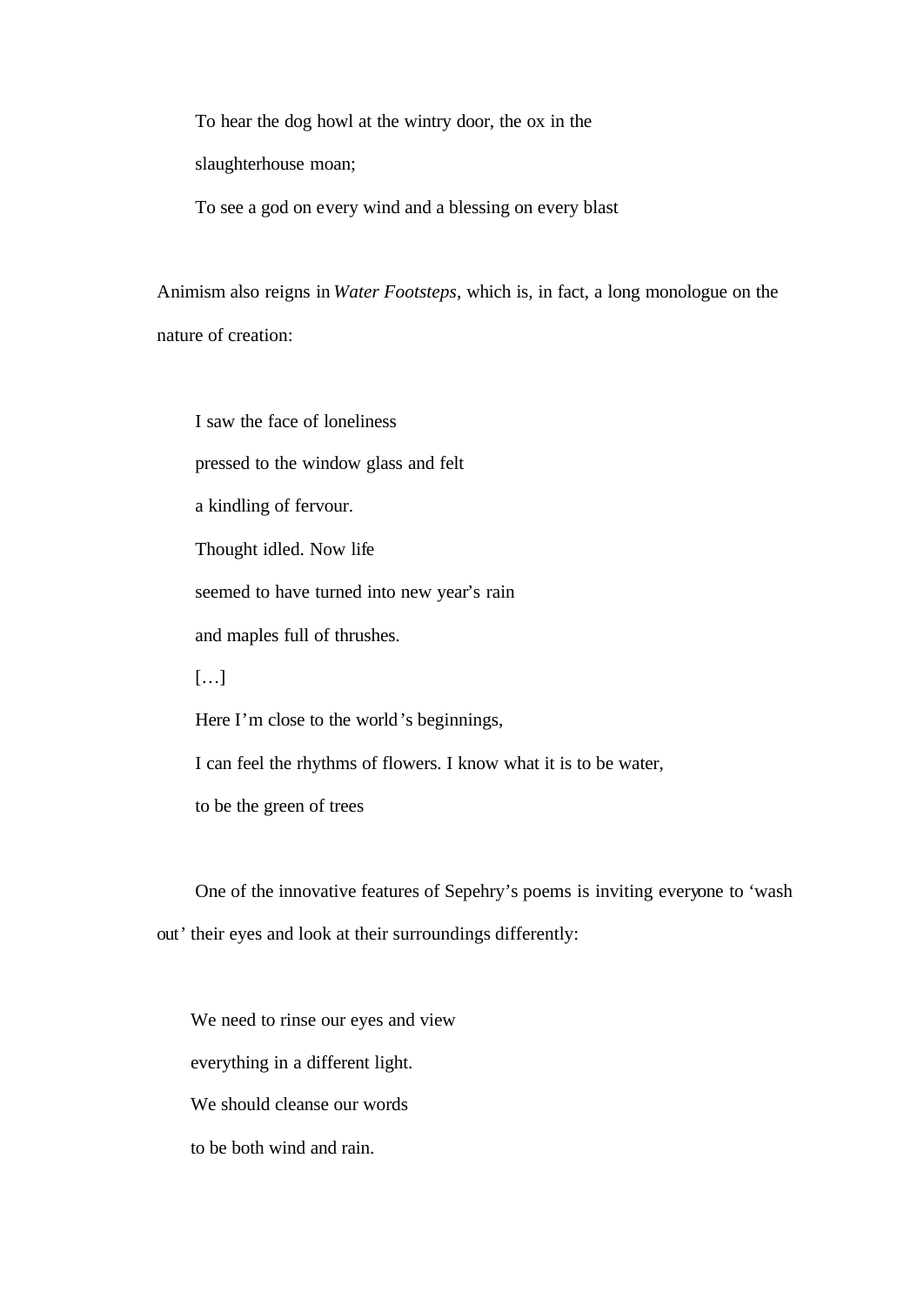Or in Blakean terms: 'If the doors of perception were cleansed everything would appear to man as it is, infinite' (*Marriage of Heaven and Hell*). Moreover, this experience makes identification with the most ordinary of things possible. In *Songs of Experience*, it is a common fly that Blake identifies with:

Am not I a fly like thee? Or art not thou A man like me?

Equally, in Rimbaud's thinking '"I" is some one else'. In the *Visionary Letter*, the wood finds itself metamorphosed into a violin, then into a man who discovers himself to be a poet and, as re-associations continue, from the initial violin, he becomes the entire orchestra.<sup>18</sup> The attentive reader of *Eight Books* may realize that the artist's poetic course proceeds in the same way. Inspired by Krishnamurti, Sepehry believes in a new philosophy of reality where things escape from the empire of habit or reason:<sup>19</sup>

Life's not something, we put on the mantel of habit and forget.

In a sort of fusion of ego with poetic cosmogony, our poets attempt to show that the world exists inside us and not apart from us. The ego of the poet, this microcosm, simply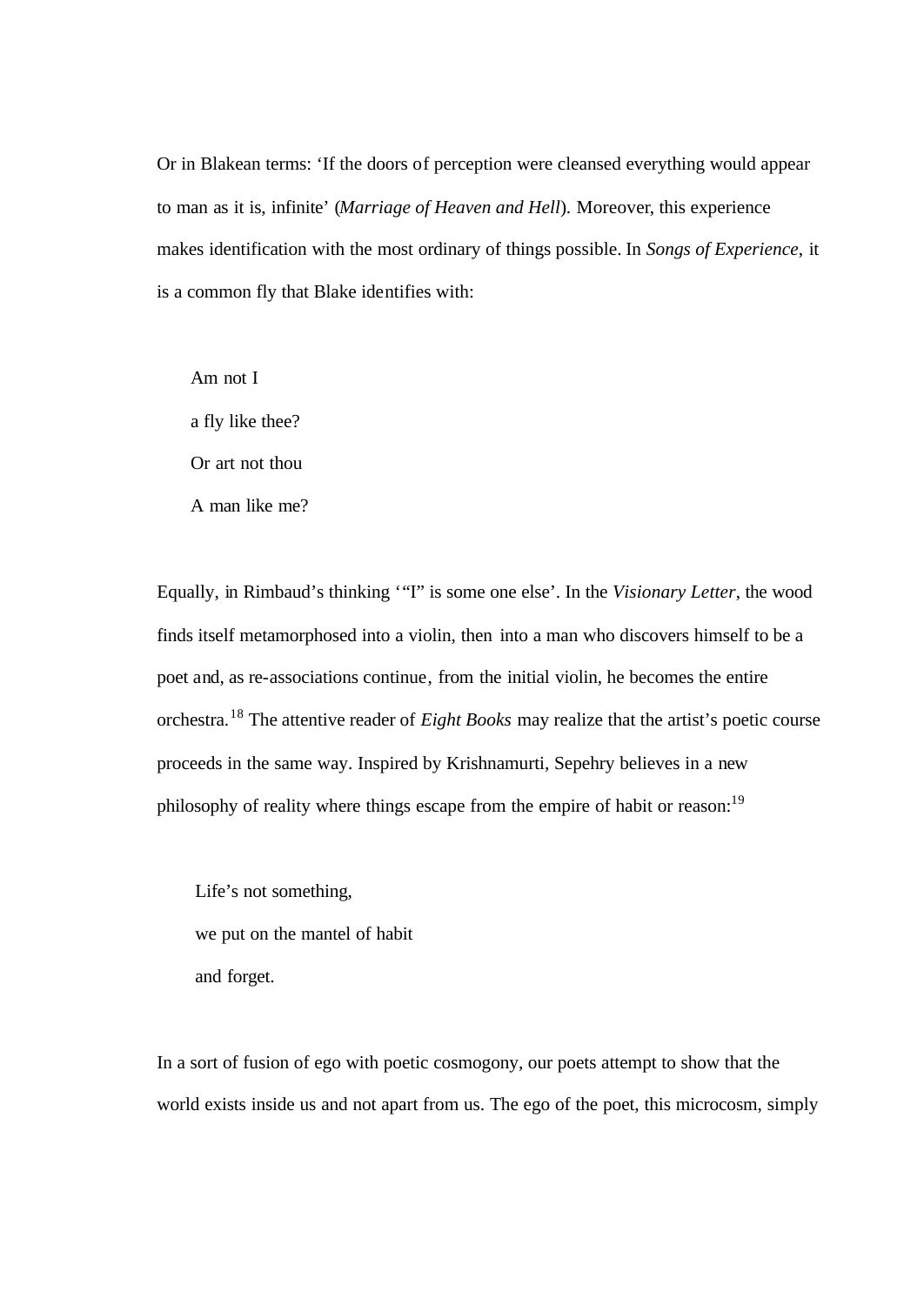a thing among all others, remains interdependent with the universe, the macrocosm. The ego no longer stands against the Other, but rather becomes the Other.

These three poets share a Mystical Cosmology: they speak the same language, use the same kind of symbols, deal with the same realities. Investigating the ir semimystical universes from a Far Eastern perspective, one can uncover how they elaborate a system of mythological figures to give flight to their imaginations. In *Jerusalem,* Blake explicitly addresses Eastern ideas which preoccupied him throughout his life (Sufism, Buddhism and Hinduism). <sup>20</sup> In *Marriage of Heaven and Hell* these ideas find their fullest expression as the poet confesses: 'The philosophy of the east taught the first principles of human perception'. Impressed by the Orient, Rimbaud makes us think of the 'Sons of the Sun' who come from India (*Vagabonds*). Through his love for India, he became familiar with the primordial language of myths.<sup>21</sup> Through mythological personification, Rimbaud symbolically expresses different aspects of nature in *Ophelia*, and in *The Season* he provides a complex mixture of prophecy and social criticism. $^{22}$ 

Sepehry's familiarity with Indian thinking and, particularly, the Hindu trinity (Vishnu, Brahma and Shiva), explains the strange parallelism of thought between the Persian poet's mythic philosophy and that of Buddhism. Sepehry even confessed in a poem, also called *Buddha*, that 'Every being had become a Buddha'. Furthermore, he seeks his mythical ancestors in the *Water Footsteps* and thinks that he might be 'descended […] from a plant in India, a shard from Sialk'. Similarly, the residence of his friend is 'at the foot of the fountain where spout out the myths of the Earth'.<sup>23</sup>

Perhaps it is here that we come closest to an explanation of the similarities between the philosophy of these three great men, for all are related to Buddhist thought. Rimbaud and Blake have an affinity with the Oriental mind and express it in the symbols and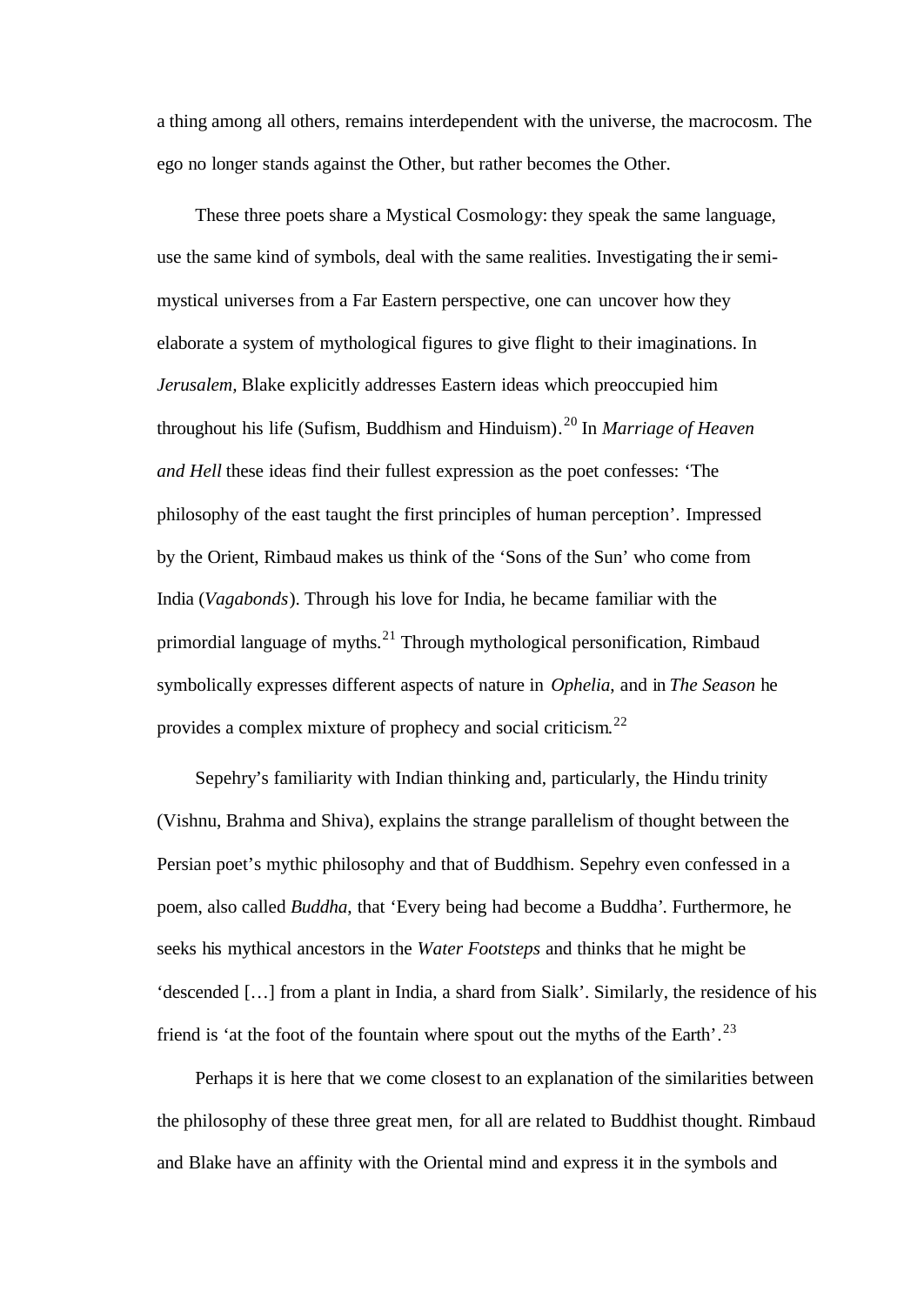language available to them from their Western cultural heritage, while Sepehry expresses it in terms of his Eastern (and precisely, Persian) culture.<sup>24</sup>

One of the most significant common figures in their poetry is the lotus or water lily.<sup>25</sup> From the earliest Indian collection of Buddhist sutras comes this description of the beginning of the world:

Between the mountains there were many rivers, flowing in all directions along a hundred different routes, moving slowly downhill, without waves. The rivers were shallow and their banks weren't steep, making them easy to ford. The water in them was clean and pure, and flowers floated on the surface in abundance. The currents were full of them.

Similarly, descriptions are given in *The Book of Thel* for 'The Lilly of the Valley'. Blake and Sepehry have even written a poem with this title. In *Water Lilly* (*Nenuphar*), Sepehry refers to one of the Hindu figures where the four-faced Brahma is seated in the lotus position, an allusion to the Buddhist sutras which says that the lotus has four virtues: scent, purity, softness and loveliness:

Behind the dream's glass doors and in the marsh-depths of mirrors, wherever I had deadened a corner of myself, a Nenuphar was growing.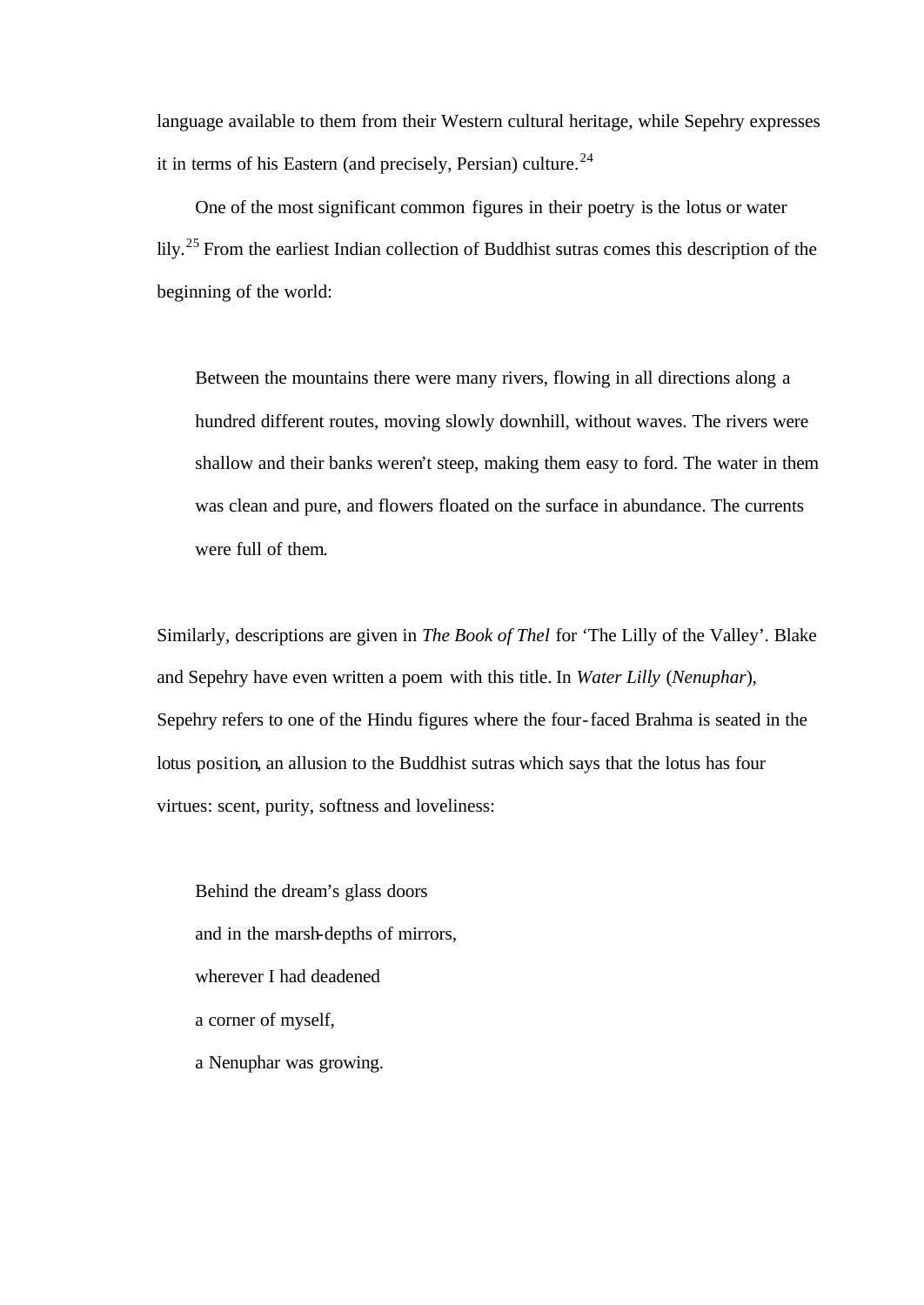Rimbaud refers to this flower on different occasions: the mythological figure of Ophelia is first compared to 'some great lily, pale', surrounded by 'ruffled water-lilies' and in the poem *What is said to the poet about the flowers* he refers to the sacred characteristic of this flower which is used by 'young communicants'.<sup>26</sup>

Moreover, as we know, Rimbaud and Blake were both desperately unhappy in Europe – the Occident - and were persuaded that somewhere outside the ir world there must be some better place, not Europe and not the Occident, but their opposite and thus an Orient.<sup>27</sup> The word is not the name of a place but a symbol to express their opposition. Rimbaud speaks in *The Season* for example, of an Orient where life would definitely be preferable to the one he has known in Europe.<sup>28</sup> The world Blake seems to have wanted is entirely different from the one in which he was living. Away from the characteristic delusions of the West,<sup>29</sup> his 'chambers of the East' are 'chambers of the sun' (*To the Muse*). A distinctive world is even brought into being in Sepehry's poetry, the features of which may be easily identified. There are references to Mesopotamia, the lands of the eastern Mediterranean, the Garden of  $Eden<sup>30</sup>$  and the myth of the Fall. Their poetry is thus not only a search for origins but for an elsewhere.

The speaker in *Sensation* is detached from his home world and completely free – as always in the midst of nature – to go where he wants; if only he can determine where he wants to go. He will, in any case, go far away, and there will be no more restraint upon him from wandering within the whole universe, like a 'gypsy'. Similarly, Blake makes poetry a means of metaphysical and psychic adventure. Undeniably through all his great poems, an angelic call can be heard, a sign to a journey of discovery and self-discovery, of pleasure and exploration. Hence, he believes that 'none by travelling over known lands can find out the unknown' (*All Religions Are One*). Sepehry's poems, too, have all the charm of the poetry of departing trains, steamers, and open roads. In *Traveller* the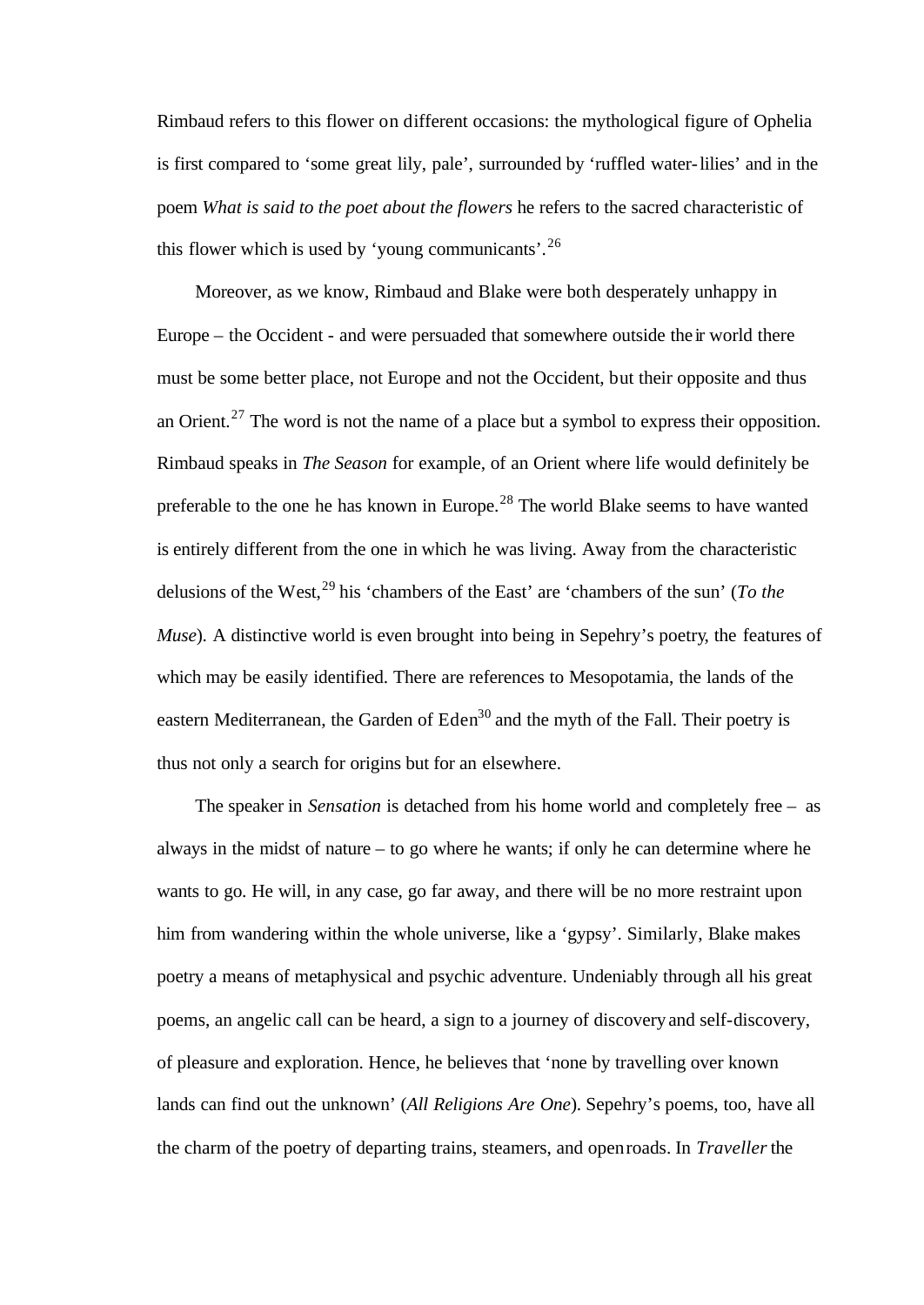poet may be heard simply talking about the journey, the route, the message, the experience. *Expanse of Green* is also full of sudden departures:

Tonight I shall go;

Toward the wordless vast which ever calls unto me;

 $[...]$ 

I'll go away from this strange soil

On which

No one wants to awake the heroes in love

[…]

I must go farther, farther

There is a city behind the seas

Where the windows open to manifestation

This departure toward an unspecified but deeply desired goal is followed by a euphoria in which everything is beautiful and arouses pure delight, a region somewhere out of this world where one may escape *ennui* through entirely new experiences, a utopia that can be found not on earth but in poetry and daydreams.<sup>31</sup> In *Song of Highest Tower*, for example, the figure of 'oblivion' must not be dismissed. 'The point is to arrive at the unknown by the dissoluteness of all the senses'.<sup>32</sup> '[The poet] attains the unknown! Since he has cultivated his soul, which was rich to start with, more than anyone else! He reaches the unknown'.<sup>33</sup> Blake also attempts to attain the Unknown in his Land of Dreams, a completely strange space where 'the open road leads nowhere in particular' and the poet, in wonderment, asks: 'O, what land is the Land of Dreams? What are its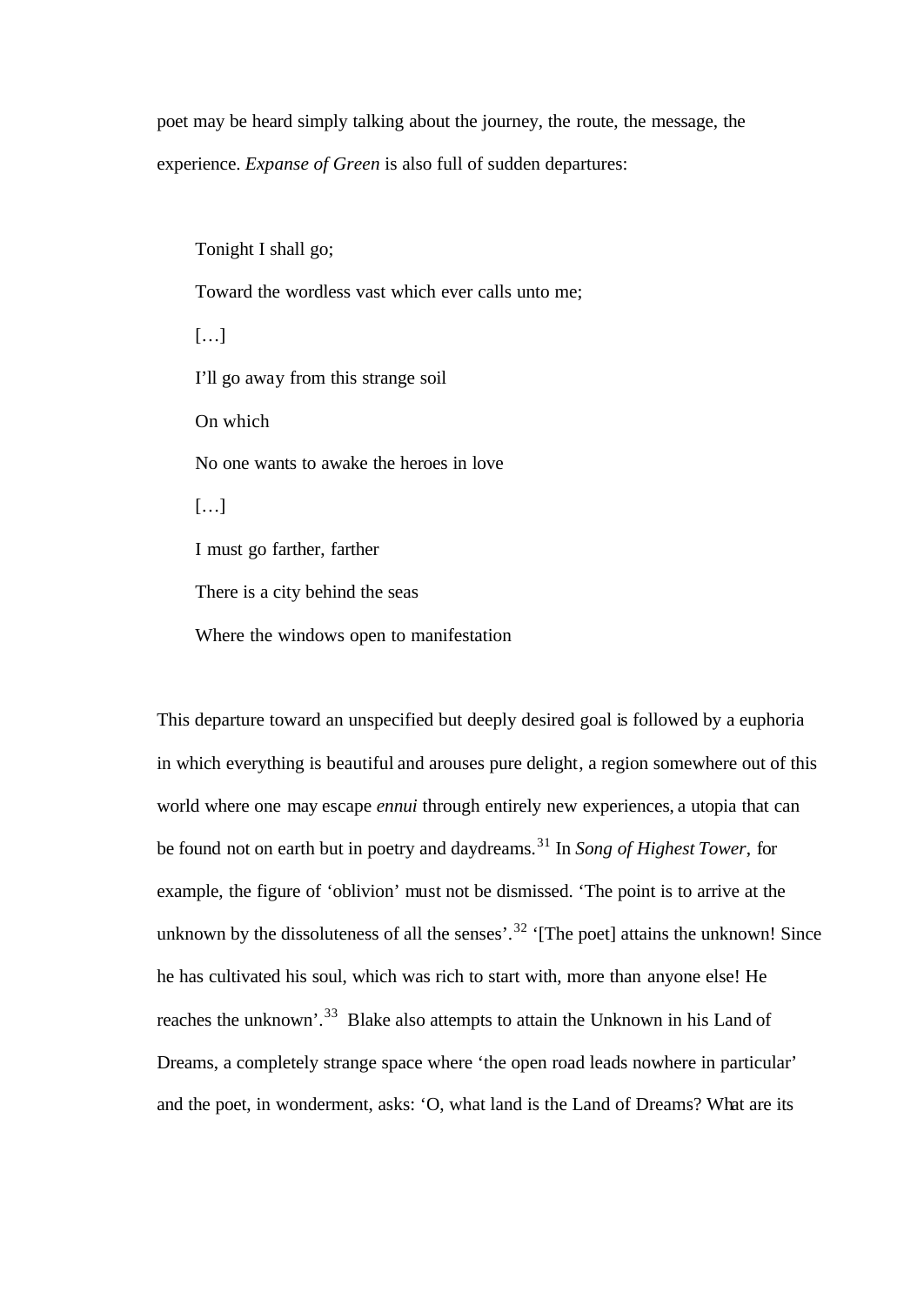mountains, and what are its streams?' But he is sure that it is where 'One sets out in joy'. And Sepehry too lives in an *Oasis in a moment*: 34

If you're coming to call on me, I'm somewhere beyond nowhere, There's a place beyond the nowhere where pathways branch in the air

Nevertheless, he believes that there is some place behind this 'nowhere'. Thus, we witness the revelation of a new, unknown world where feelings, materials and colours are associated in an unexpected way.<sup>35</sup>

In parallel, the four elements play a part, providing a metaphorical language for the poets: Rimbaud creates his feeling of a scene through metaphors such as 'a pink bell of fire' or 'a fog in the afternoon, green and tepid'. Blake's 'the morn blush'd rosy red' offers a similar example in *The Angel* and Sepehry's canary is that 'yellow wire of song' who sings on '[a] tree greener than the God's dream'. Through their lines, the reader discovers a search for words and images which evoke and reinforce a visual, colourful and coherent impression. In a way, their paintings are the song of colours and dreams in the context of nature, whilst their poems are the reflection of this atmosphere in the form of words, a reflection which also elaborates a system of correspondence between sounds and colours.

The poetry of Rimbaud is presented in the form of a symphony in 'white E, green U, red I, blue O and black A' (*Vowels*). The play of light and dark in Sepehry's poetry is accompanied by the music of nature: 'to draw the reeds and their shades on water' (*Expanse of Green*). We can see, therefore that there is another art form to which our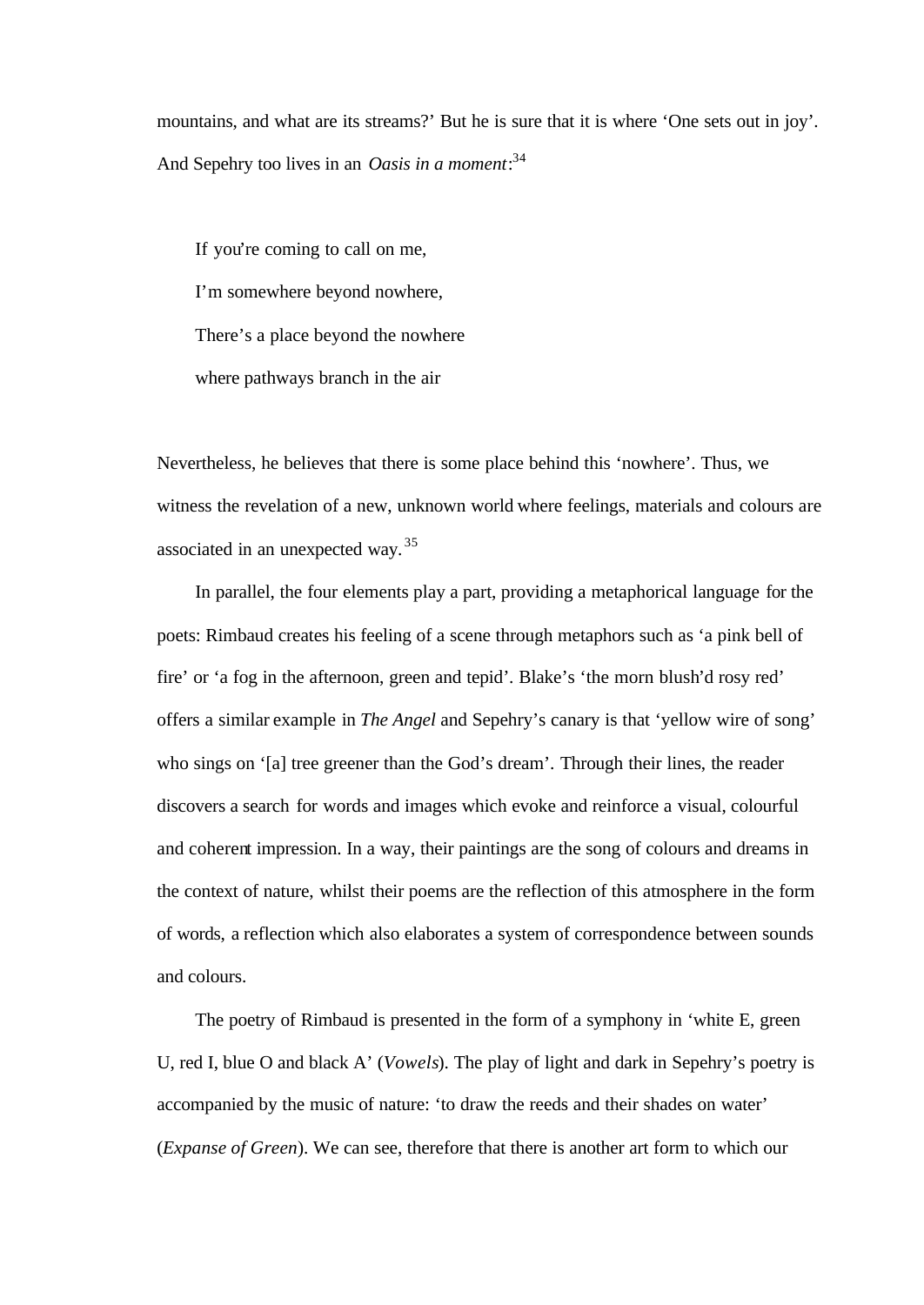geniuses are also sensitive: music. Indeed, whether he knew what he was doing or not, Blake recorded an epiphany. His poems have a special spirituality that is connected to the deep inner life of human beings, 'to hear sounds of love in the thunder-storm and destroys [sic] our enemies' house' (*Price of Experience*).Similarly, Sepehry's poems are so peaceful and spiritual that they glide down to one's deep inner self at any time and in any place. The reader needs only a sharp ear for listening to the music of language and an eye for the ultimate meanings of minute forms and colours in lyric poems such as *Water Footsteps*:

to the indefinable damp of hay, I hear the breath of the garden's voice. Darkness cries as it slides from a leaf. At home I hear a tree cough and water sneezing out of stone.

[…]

I hear the footfalls of desire, the lawful tread of blood in the veins, and at dawn inside the well the wings of stirring pigeons.

 $[\ldots]$ 

Rain falls upon the wet eyelids of love, upon the aching music of adolescence in pomegranate enclosures.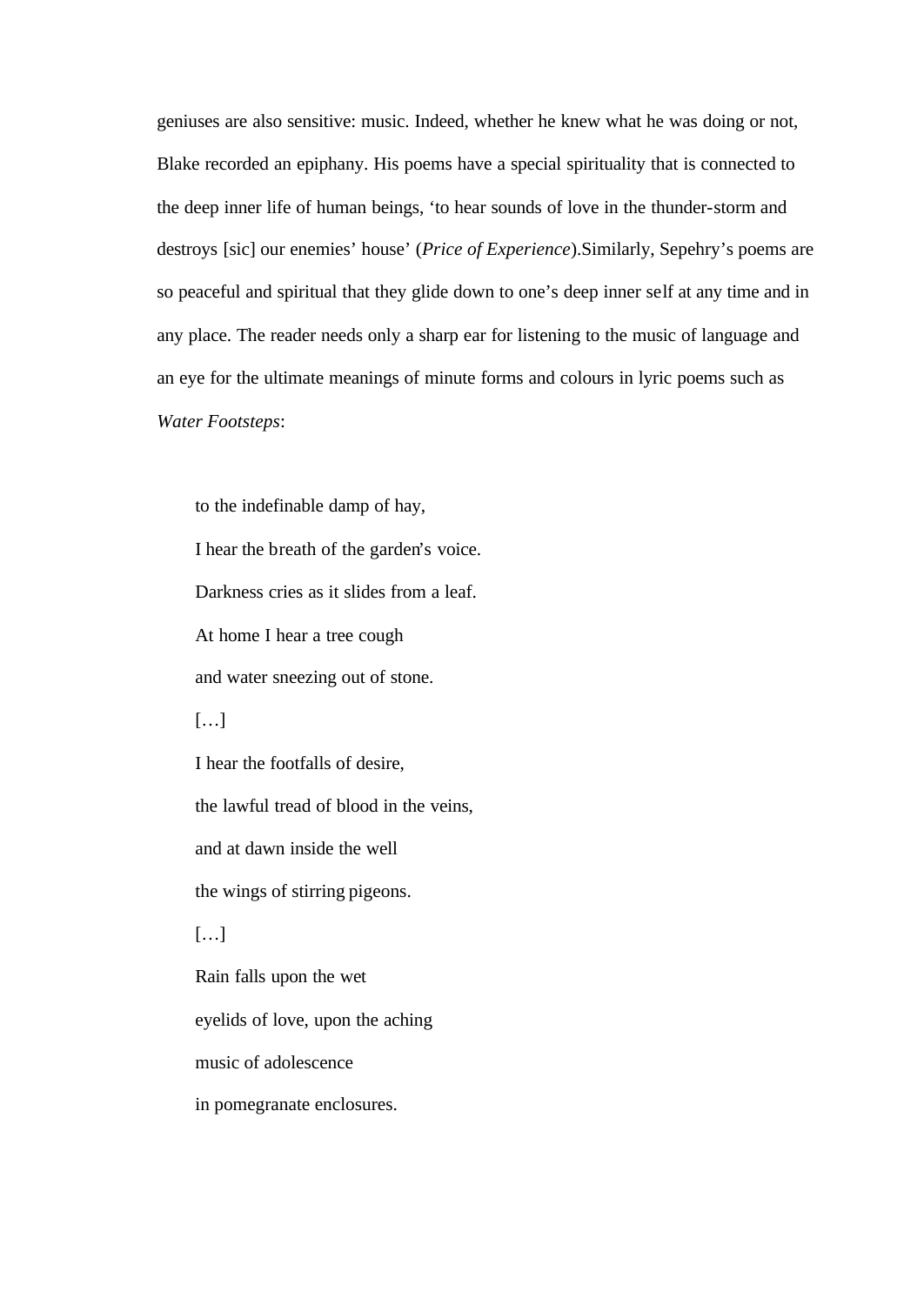Thus, the rhythm of the poem is determined by the rhythm of the experience to which it refers. For all three, there is a kind of fusion of ego with language; they write as if they breathe. This is what Richard calls 'fluidity of style'.<sup>36</sup> Within their verses, there is a magical correspondence between the names and the things that they indicate such that the letters of the alphabet seem to become the intermediaries between the imaginary universe and the material world.<sup>37</sup> Their language is not that of the lexicon; this is not the language of exchange, but an operational one that generates a new reality. As Sepehry claims: 'inside the word dawn, dawn will rise'. Moreover, he thinks that it is necessary that 'the word can become wind itself', 'can even become rain itself'. Blake also remarks in the opening stanza of *Auguries of Innocence*:

To see a World in a Grain of Sand

And a Heaven in a Wild Flower

And Rimbaud writes in the *Letter* to Paul Demeny, on « the future of poetry », 'any word [is] an idea'. Thus, 'to fix his giddiness', Rimbaud forges 'a poetic verb accessible in all the sensations'.<sup>38</sup> His style, while modern, is largely naturalistic, so that he can develop a philosophy of nature and of human relations with it.

These artists strive for originality, that is, they strive to influence rather than to be influenced, and by virtue of the effects of their creative impulses, they aim to make a difference. As Blake believes, they '[m]ake [their] own laws', in order not to 'be a slave to another man's'.<sup>39</sup> It is, therefore, their ultra-contemporary character that has an effect on us. All three felt the need for a new language so '[i]t is the time for a universal language to come!' (*Letter* to Paul Demeny) Rimbaud is the explorer-poet who first discovered the limits of poetry. Blake also combines a variety of styles in his writings: he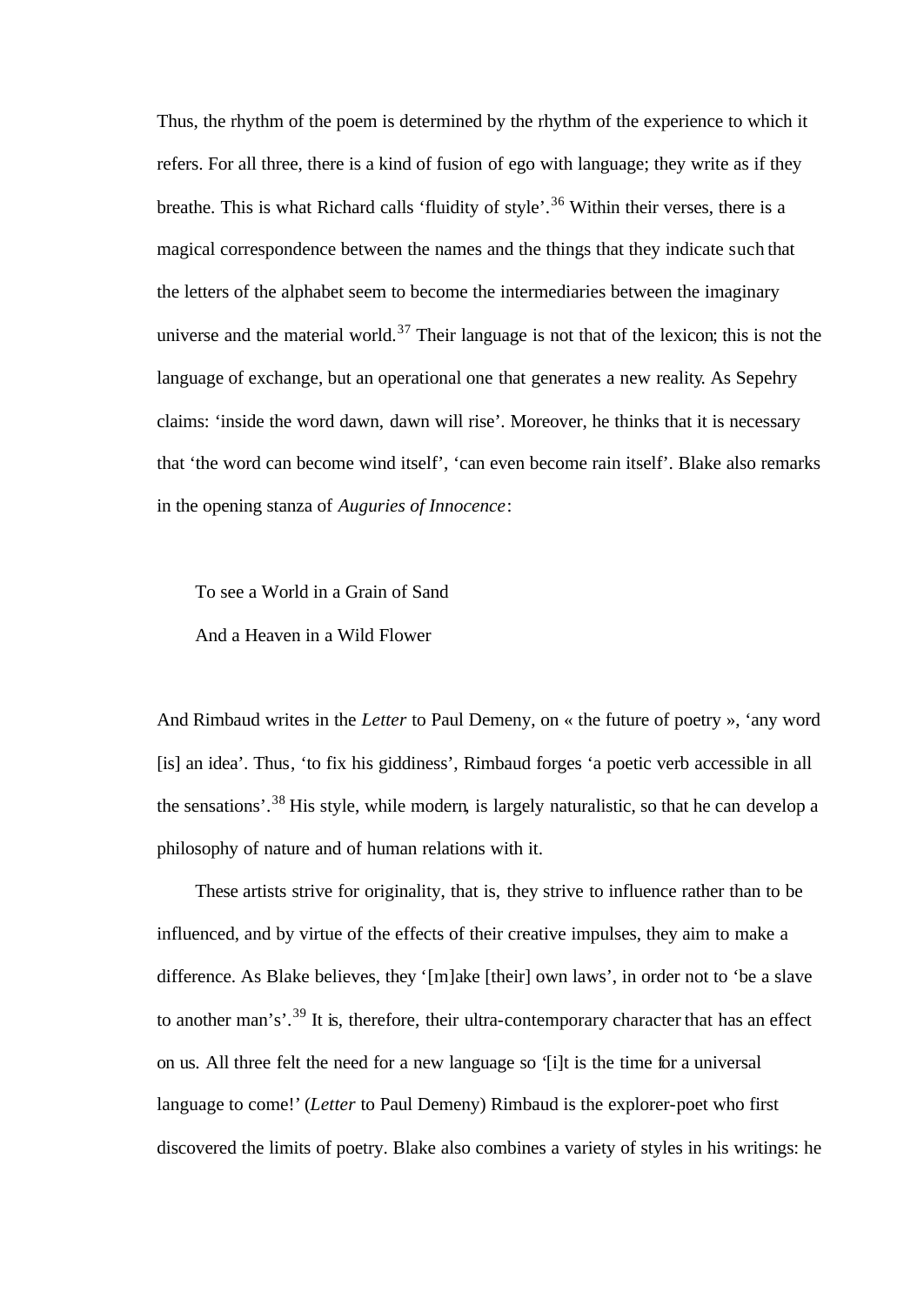is at once an artist, a lyric poet, a mystic and a visionary, whose work has always fascinated readers. As for Sepehry, although his poetry is based on the foundations of classical compositions, it clearly differs from them. His words are strange; they do not just create meaning; they can also create emotion and mood. Almost every word in his poems is 'impressive'; they say a lot and define by themselves. Indeed, every word describes itself so clearly that there is no need to offer further explanation. The result is a certain concision in their writing]:

Our orchard had once been a place that lay in the shade of meaning, where plants and feeling ran together, where mirror, cage and glance were one, an arc of fortune's green wheel.

In few words he manages to create a poetic purity. The exclamatory nature of his expression, its nominal quality, the absence of verbs and the elimination of every unnecessary syllable generate his originality.

Rimbaud's techniques of discontinuity may also prove to be a measure of the immense evolution in poetry over the last century: sentences are frequently incomplete; conjunctions are missing, ellipses are used almost everywhere. His music is thus made by the frequent use of silences, spread out in his verse.<sup>40</sup> This is a simple music whose richness comes from the many and long silences which envelop the text, like that 'sublime Trumpet full of strange piercing sounds, Silences crossed by Worlds and by Angels'. Blake, too, 'seeks' his silence through the *Night* and through the silence of the birds in 'their nest'. Witnesses of the insufficiency of language, our poets evoke the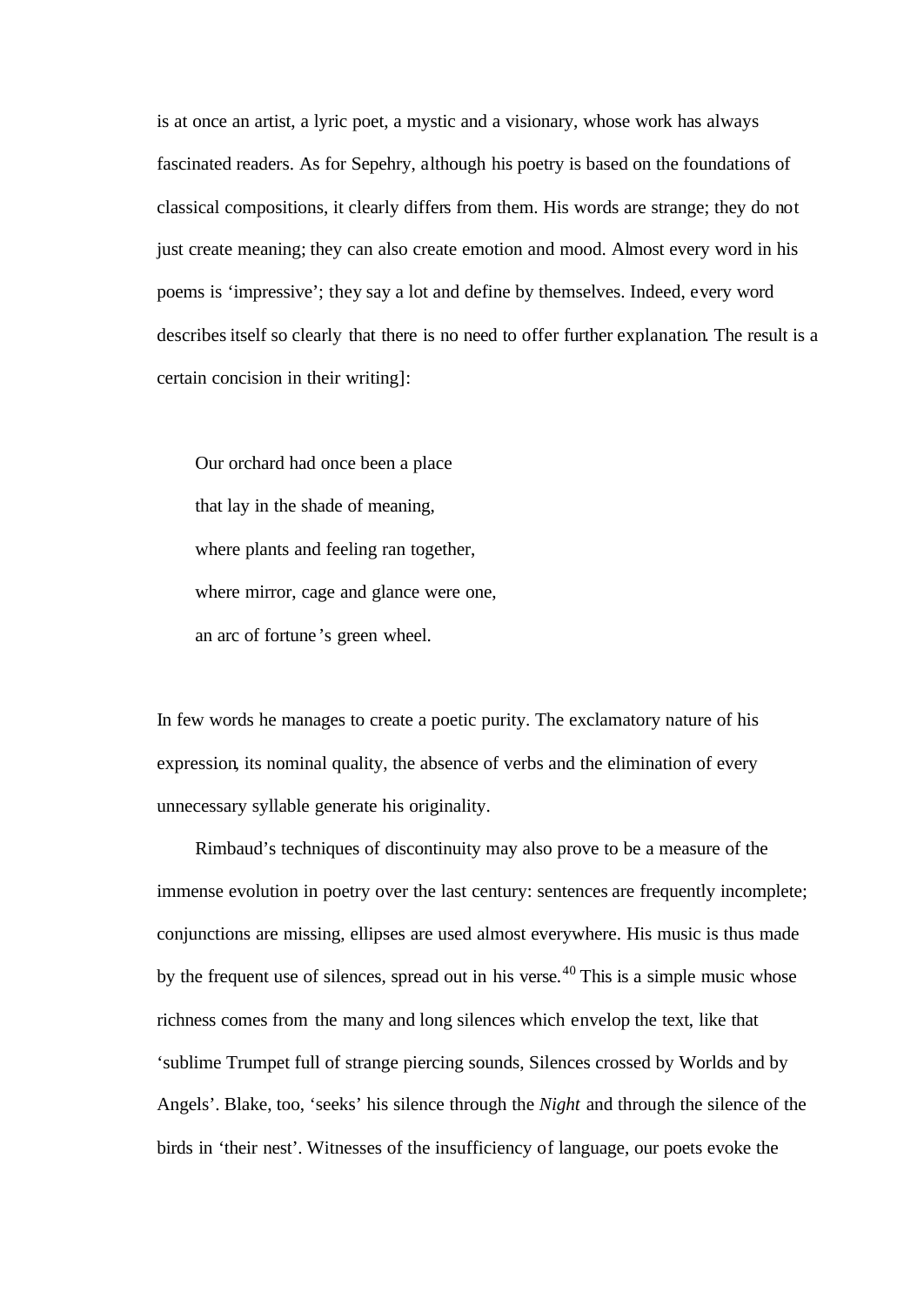silence which imposes its rhythm and even seems to control the words. This reminds us of the memorial beginning of the poem *The Way to the Orchard* where Sepehry says:

Come. Dissolve in a line of silence like a word. In the palm of my hand melt love's glowing bulk. Warm me. In the deserts

In addition to painting, music and literature, one can therefore say that the most sublime art for our poets is their creation of a new and original language which is the language of silence; a language which ensures harmony in the union of the human being with nature.<sup>41</sup> Indeed, according to Bachelard, poetry is no more than the first phenomenon of silence.<sup>42</sup> In *Alchemy of the Word* Rimbaud says: 'I turned silences and nights into words'; and in *As Nothing, We Gaze*, Sepehry claims that he 'is astounded by the repair of silence'. *Water Footsteps* is also full of these silences:

In the empty silence of my want I was brushed by a fleeing, lone voice. [...] Silence shines all around as a swallow falls from the Spring sky.

[...]

We'll sprinkle seeds of silence between syllables.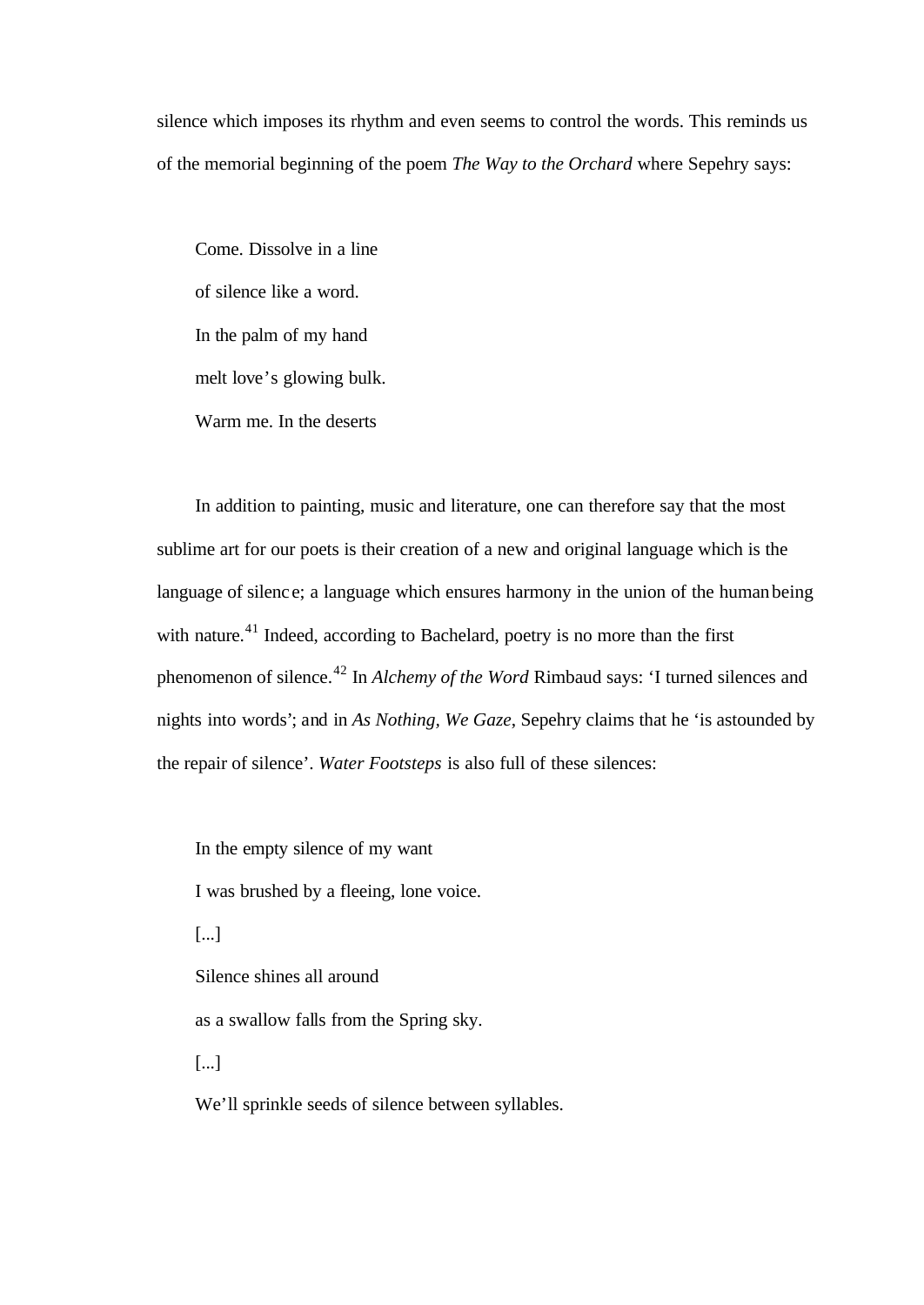It may be that Blake wanted to put air in his 'silent valleys'. The same is also true of the monometres in Rimbaud's *Album Zutique* which allow a regular rhythm. Silence vitalizes the poets' style by means of a discontinuity of words and a non- achievement of images. This denunciation of speaking is either a form of revolt, as is the case for Rimbaud in *Bad Blood* where he remarks that he prefers 'to keep silent', or a recognition of the insufficiency of language that our poets face.<sup>43</sup> Certainly, Sepehry feels that human language is incapable of self-expression; hence there are many pauses, three points, dashes and ellipses which mark the absence of his speech. It is, for instance, in the following terms that he describes his preoccupation in the *Traveller*:

My preoccupation is necessary - or the murmur of amazement in the friction between two words will be lost. Love awakens detachment and echoes distances -

l

To conclude, then, by expressive cuts, suggestive alliterations and contrasts between the terms of ordinary language, our poets create a pure poetry that enables the reader to witness to 'an hour of new literature', to be witness to the sudden appearance of a 'new language', '[a] language [...] summing up everything, perfumes, sounds, colours'.<sup>44</sup> They effect a fusion of nature as it is described by realists with the imaginary spectacle and it is here, like a conjunction point, that the three imaginary universes meet.

<sup>1</sup> Ali Esfandiari (1896-1959), called Nima Yushij, was also known as the  $\leftarrow$  father of new poetry››. He took revolutionary measures to establish a new perspective in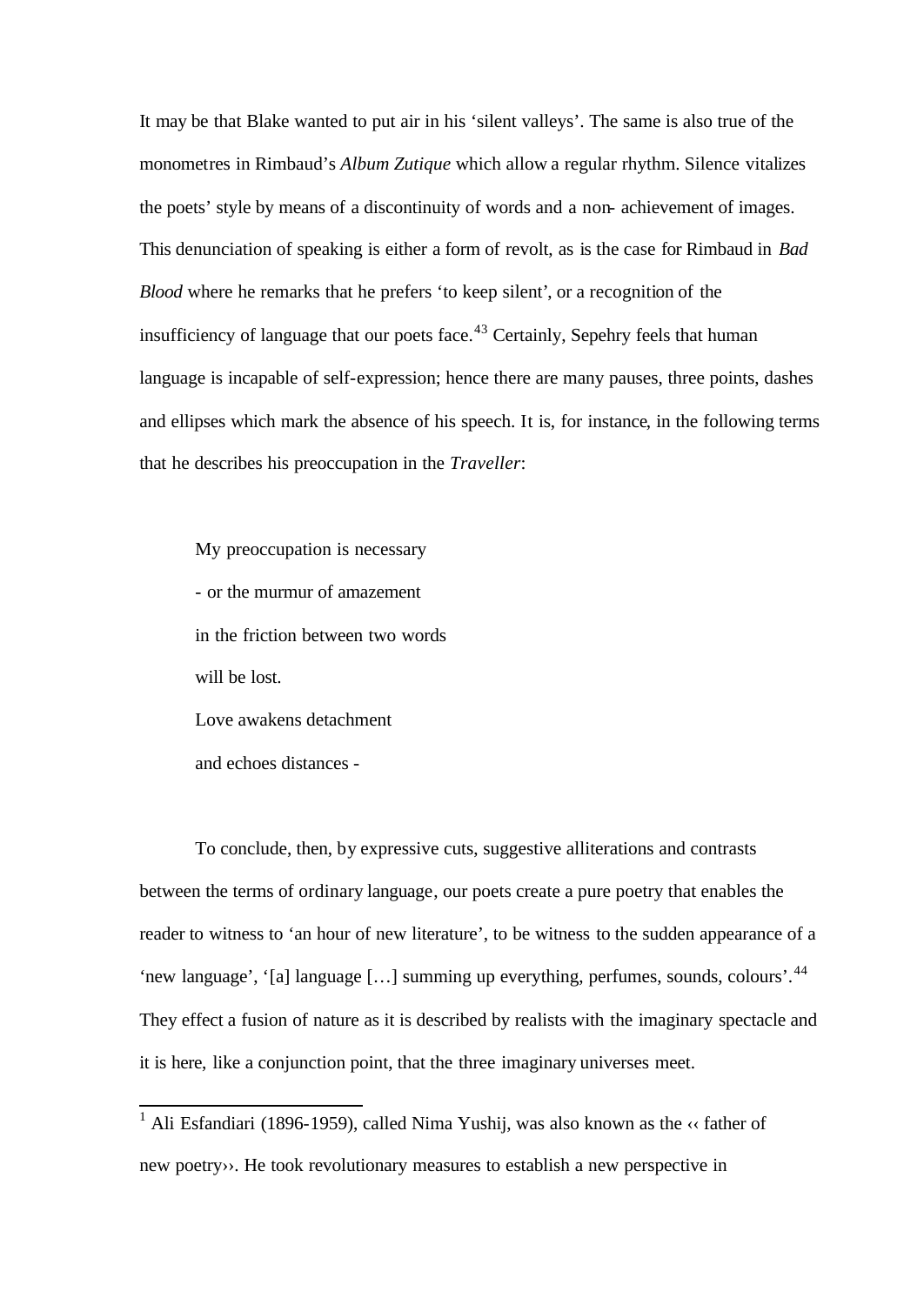Persian poetry by breaking away from the ancient rules. Sepehry was inspired, to a great extent, by him. For biographical details on Sepehry, see Index.

 $2$  Sepehry's complete poetic works have been collected into a single volume entitled *Eight Books*, composed of eight different series of poems: *Death of Colour, Dream's Life*, *Torrent of Sun*, *East of Sorrow*, *Water Footsteps*, *Traveller*, *Expanse of Green* and *As Nothing, We Gaze*.

<sup>3</sup> *Water Footsteps* has been translated by Germain Droogenbroodt and Massoud Hajizadeh into German as *De schreden van het water* (Lennik: Point, 2004), into French by Daryush Shayeghan as *Les Pas de l'Eau* (Paris: Difference, 1991) and into English as *The Lover Is Always Alone* by Karim Emami (Tehran: Sokhan, 2003). Daryush Shayeghan has also translated other poems by Sepehry, published under the title *L'Oasis d'Émeraude* (Paris: Imago, 1982) ), whilst David L. Marin has also translated *Expanse of Green* and *Water's Footsteps* into English. See *Poems of Sohrab Sepehry: the Expanse of Green,* trans. by David L. Marin (Los Angeles, Kalimat: Unesco, 1988). Extracts quoted in this article are taken from this translation.

4 Cited by Dover, R., *William Blake (1757-1827): Poet, Artist, and Engraver*, available at http://io.newi.ac.uk/rdover/blake/welcome.htm.

<sup>5</sup> Like that of many others, John Ruskin's view of Blake was mixed and undetermined. For a more detailed discussion of his critical approach to Blake, see Morton D. Paley, *The traveler in the Evening: The Last works of William Blake* (Oxford: Oxford University Press, 2004). An important analysis is also offered by Romantic theorists on the mind, emotions, and imagination of this poet in Abrams, M. H, et al., *The Norton Anthology of English Literature*, 6th ed. Vol. 2. (NY: W. W. Norton and Company, 1993), and in Abrams, M. H., *English Romantic Poets* (London: Oxford University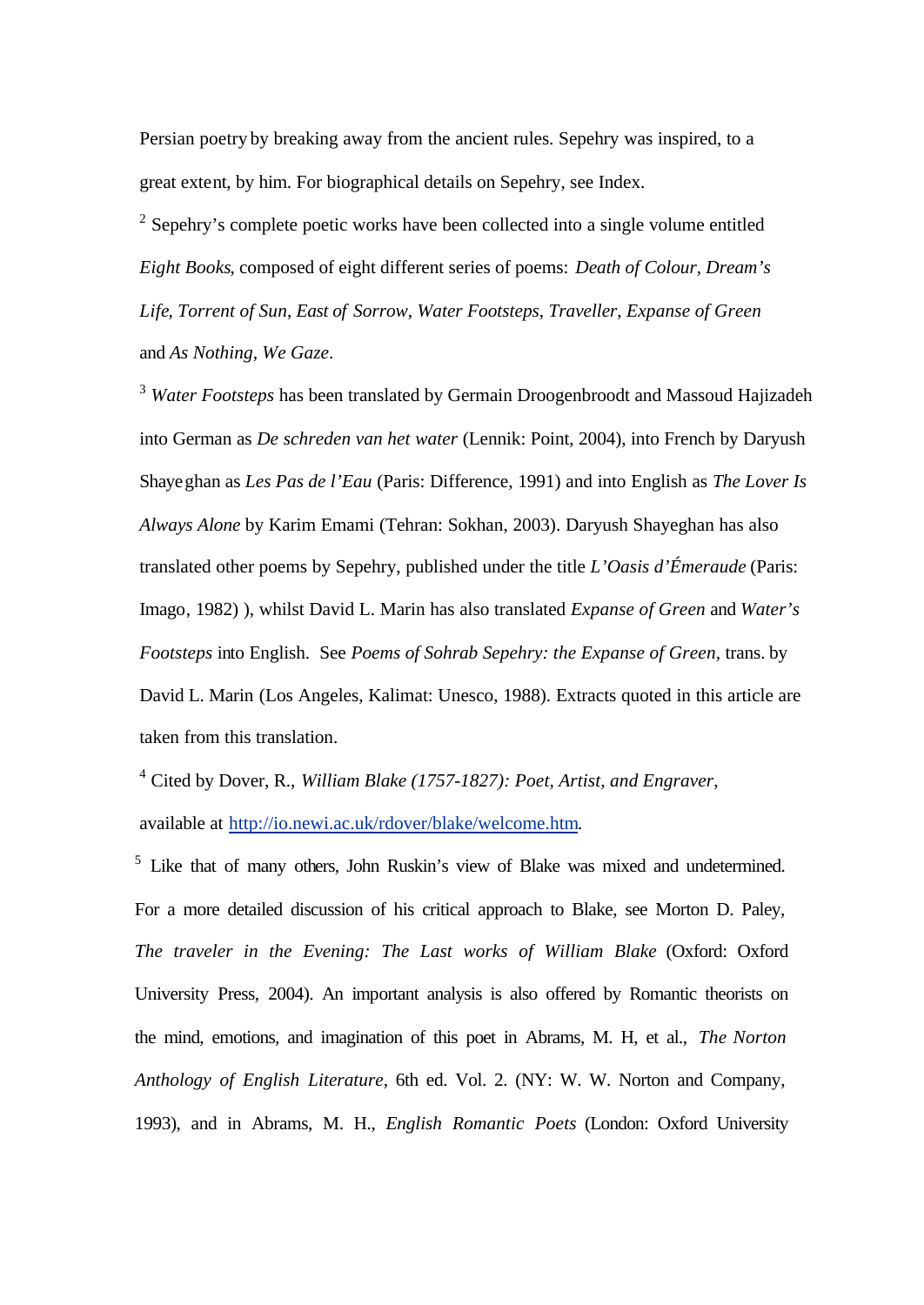Press, 1960). The evolution of Blake criticism is also traced in Magill, Frank, et al., *Critical Survey of Poetry* (New Jersey: Salem Press Englewood Cliffs, 1982).

 $6$  Rimbaud has been considered a rebellious, inscrutable poet, which is why Verlaine mentioned his name under the list of "Poète maudits". For further commentaries, see 'Malédiction ou révolution poétique Lautréamont / Rimbaud' in: *Actes du colloque sur Poètes maudits ou révolution poétique Lautréamont, Rimbaud de 1989* sous la direction de Jean-Paul Corsetti et Steve Murphy (Presses Universitaires de Valenciennes, 1er trimestre 1990). Mario Matucci, has also made a comprehensive study of the two aspects of Rimbaud's poetry in *Les deux visages de Rimbaud* (Neuchâtel: Langages,1986). In this work, Matucci analyzes the conflicting criticisms on the poet's life and works.

<sup>7</sup> See Enid Hester Rhodes' thesis on *Violence and Vision: William Blake and Arthur Rimbaud: A Comparative Study* (Brown University,1964). See also Graham Robb, *Rimbaud: A Biography* (NY: W. W. Norton & Company, 2000).

<sup>8</sup> In *Blue Room* (Tehran: Sorush, 1997) Sepehry refers to both English and French poets, comparing his thoughts to theirs.

9 This expression is taken fromCéline Bryon-Portet's thesis, *Nietzche et Rimbaud: une fraternité alchimique*, University Toulouse 2, Octobre 2000, Reference: 00TOU20074.

<sup>10</sup> Werner Sollors, *The Return of thematic criticism* (Cambridge MA: Harvard University Press, 1993), p.163.

 $11$  Most of my analyses are based on Bachelard's work on the aqueous element. See Gaston Bachelard, *L'eau et les rêves: essai sur l'imagination de la matière*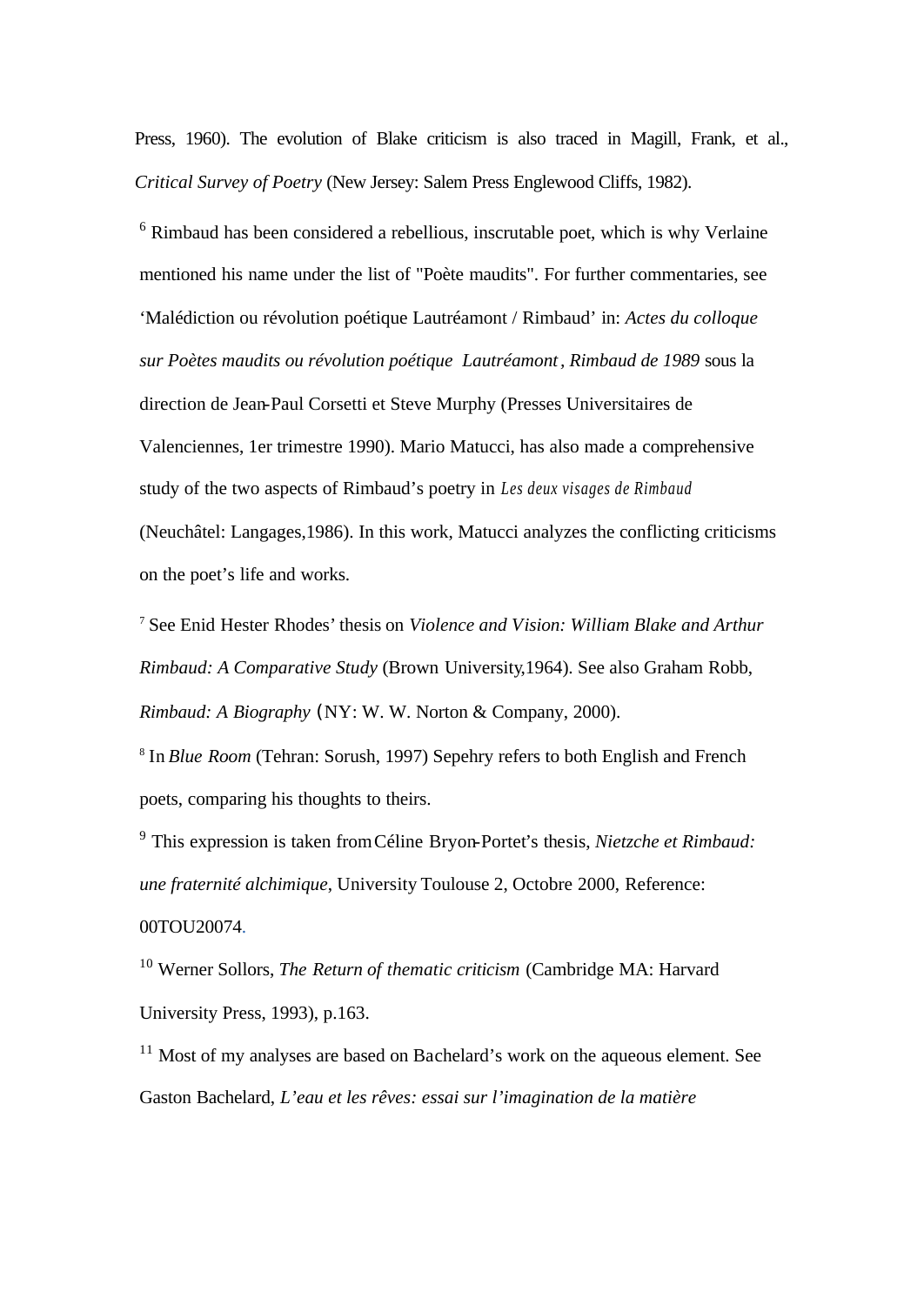(Paris :José Corti, 1943). See also Jean-Pierre Richard, *Poésie et profondeur* (Paris : Seuil, 1955).

<sup>12</sup> Bachelard refers frequently to 'composed images' which are made up of different elements of nature: 'La vie des images s'offre en série, elles désignent une matière première, un élément fondamental'. See Gaston Bachelard, *L'Air et les songes: essai sur l'imagination du mouvement* (Paris : José Corti, 1942), p.13. In addition, an entire chapter from *L'eau et les rêves* is entitled 'Les Eaux Composées' ('composed waters)', *op.cit.,* pp. 126-154.

<sup>13</sup> All translations are from Martin Sorrel, *Collected Poems: Rimbaud* (Oxford: Oxford University Press, 2001).

<sup>14</sup> Sepehry studied painting at the College of Fine Arts at Tehran University and produced numerous paintings applying the same soft and gentle style that can be found in his poems. Inspired by Japanese and European painting, he managed, however, to naturalize and personalize the borrowed style in light of his oriental mysticism.

<sup>15</sup> All in all, the image into which their happiness translates itself depends on the condition of the light. Moreover, the stability of the image that is identified with happiness depends on the stability of nature: the light changes so the image dissipates; that is their formula. In the first paragraph of *Metropolitan*, boulevards of pink and orange sand cross each other and are peopled by 'young and poor' families buying fruit, the whole scene being covered by a 'winey' light. Then Rimbaud takes us to a second plane where, under fog and smoke, there is confusion in the scene; a chimerical island appears on a luminous third plane. Blake's vision, in *The Book of Thel*, takes shape under the light of a white- grey and somewhat special sky. As the light changes, the image disappears and with a shift of light values the scene reintegrates itself. Due to the shifting nature of its imagery, Sepehry's poetry also lends itself to various interpretations. His 'friend' (who is interpreted as being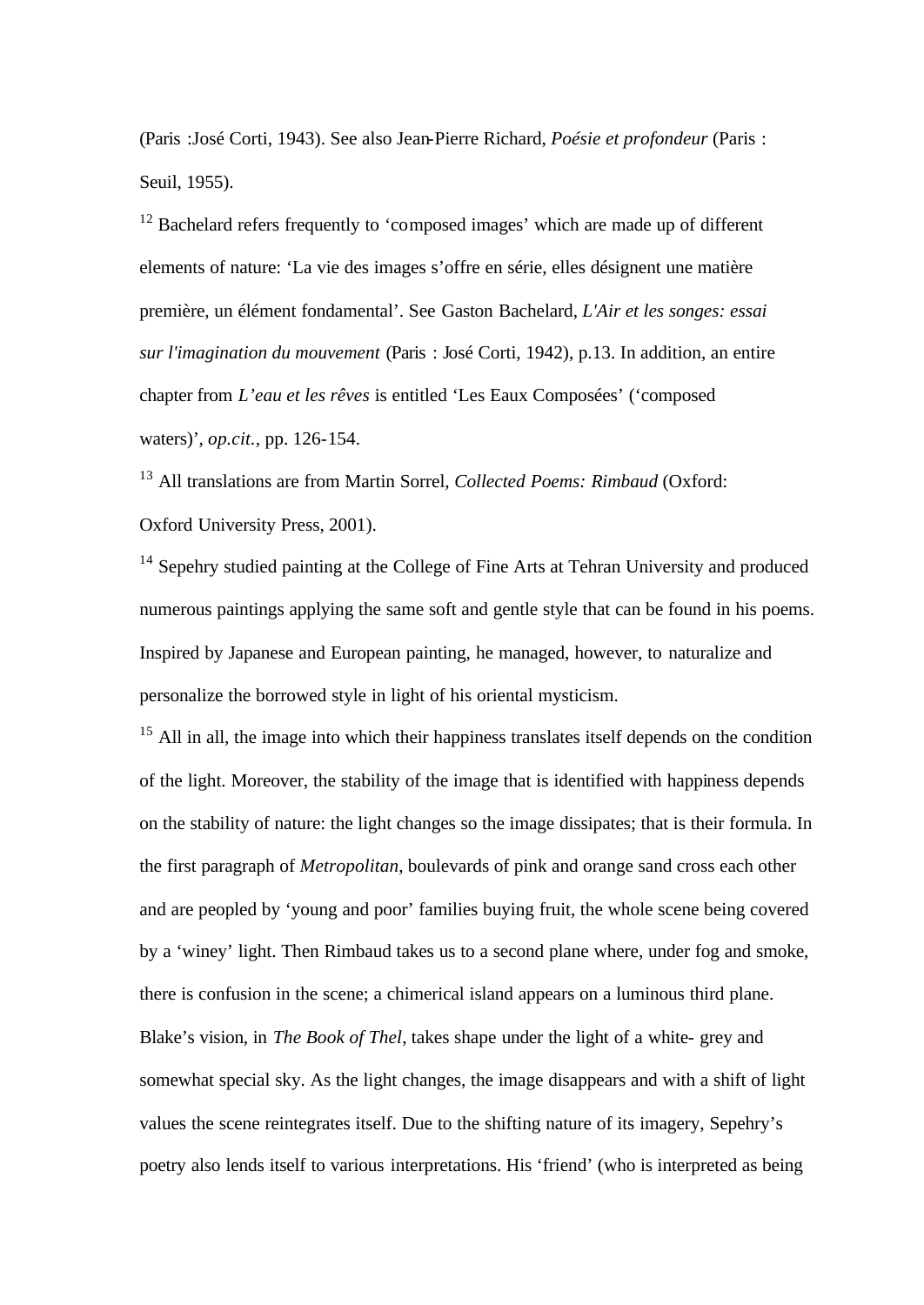the muse and thus his poetry) 'grew like a tree with the benison of light' (*Friend*). As 'light, flower, water, self gyrate with the fish in a pure, vivid cluster' the little Sohrab is in wonderment by the effect of the light: 'How light smoothes the copper bowl!' (*Light, flower, water, self*).

<sup>16</sup> John Lucas, *William Blake* (London: Longman, 1998), pp.22-23.

 $17$  Hence, in their imaginary universe, everything is in normal association with nature. Moreover, the practice of their poetry becomes indistinguishable from the search for beatitude within nature. In any case, the rule holds that nature is inseparable from happiness and feeling happy automatically produces the thought of being outdoors; the elements of which felicity is composed may also be recognized easily as contact with nature. Rimbaud begins to identify the search for happiness with the process of making poetry. As early as *The Drunken Boat*, happiness appears to him to be available through poetry when all other avenues are closed off. Poetry is indeed the way to happiness, like a fugue, a fugue of the imagination and thus the combination of freedom, nature, and love. Sometimes Blake tends to draw on his fantasies and his fantasy, in return, offers him an avenue of escape from real life; 'then the groan and the dolour are quite forgotten' (*The Price of Experience*). In *Traveller*, Sepehry, tired of the life that he has lived as a sort of voyage, demands desperately:

And what is the remedy

for all this sorrow?

The reply is *nooshdaru*, the magical antidote, which is, indeed, poetry. Thus, the poem itself has become a kind of remedy, an alternative track in a world strained by a lack of poetry, a world that is perishing because of a lack of vision.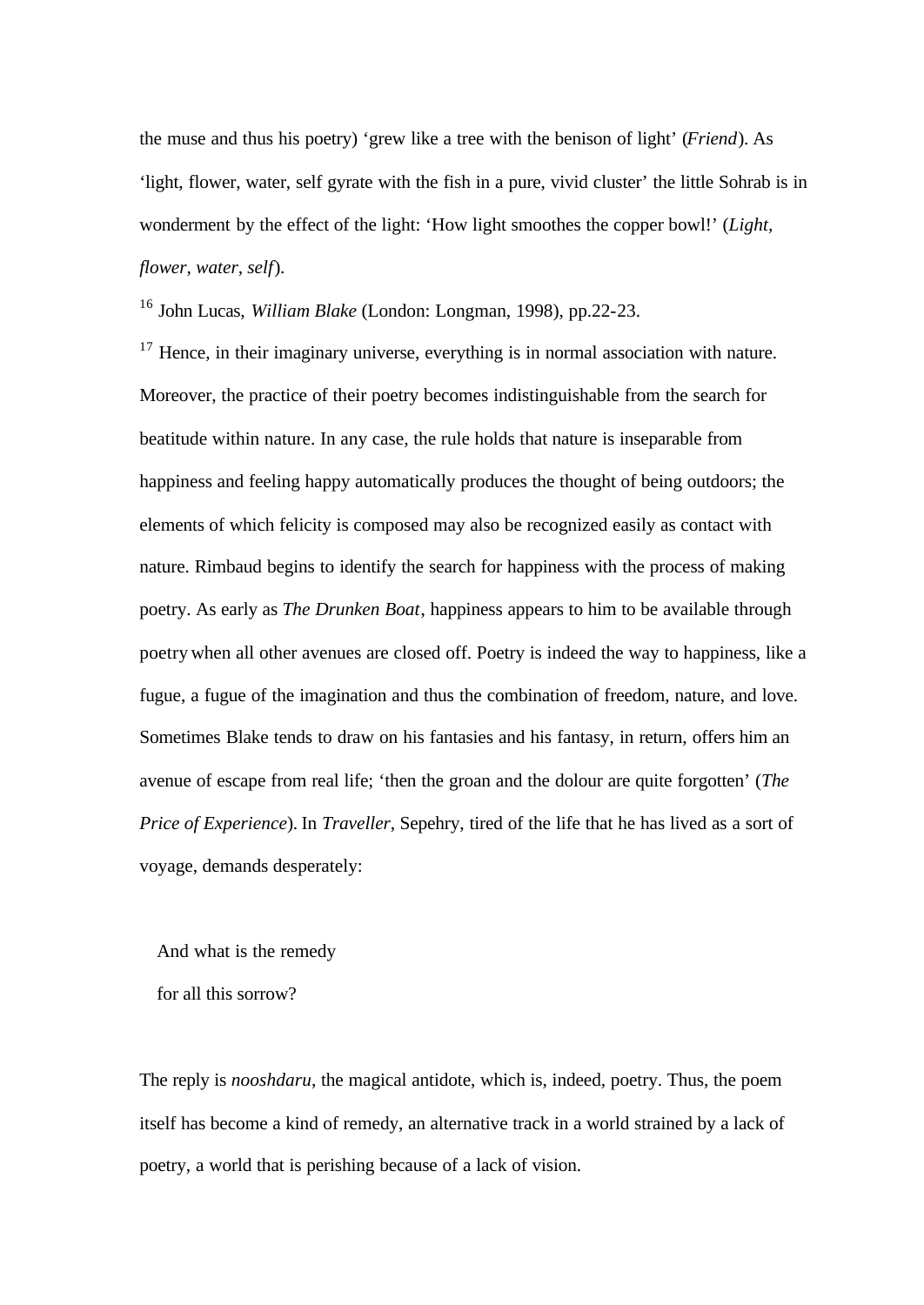<sup>18</sup> W.H. Frohock, *Rimbaud's Poetic Practice: Image and Theme in the Major Poems* (Cambridge: Harvard University Press, 1963), p. 91.

<sup>19</sup> Jiddu Krishnamurti (India 1895-United States 1986): a great philosopher whose entire adult life was spent giving passionate discourses on the concept of the nature of human beings and their relationship with nature. Krishnamurti proposed that objects and materials be released from the empire of reason and habit. For biographical details see Mary Lutyens, *Krishnamurti: the Years of Awakening* (New York: Avon, 1975).

<sup>20</sup> For a further examination, see Mark S. Ferrara*,* 'Ch'an Buddhism and the Prophetic Poems of William Blake', *Journal of Chinese Philosophy*, 24 (1997), 59-73.

<sup>21</sup> Many, like A. Rolland de Renéville, interpret Rimbaud's poetry as implying close familiarity with eastern philosophy and his poems have been mined for possible debts to Hindu philosophy. See A. Rolland de Renéville, *Rimbaud le voyant* (Paris: La Colombe, 1974).

<sup>22</sup> In *Ophelia* Rimbaud says:

'Heaven! Love! Freedom! What a dream, oh poor crazed Girl!

You melted to him as snow does to a fire;

Your great visions strangled your words.'

Another significant example is the poem called *light* from the *Season* Collection: '"Nothing is vanity; on toward knowledge!" cries the modern Ecclesiastes, which is *Everyone.* And still the bodies of the wicked and the idle fall upon the hearts of all the rest...'.

<sup>23</sup> His epic poem, *Traveller*, is also taken as symbolizing the struggles of the inner life and the achievement of the true integration of the personality as shown in Buddhist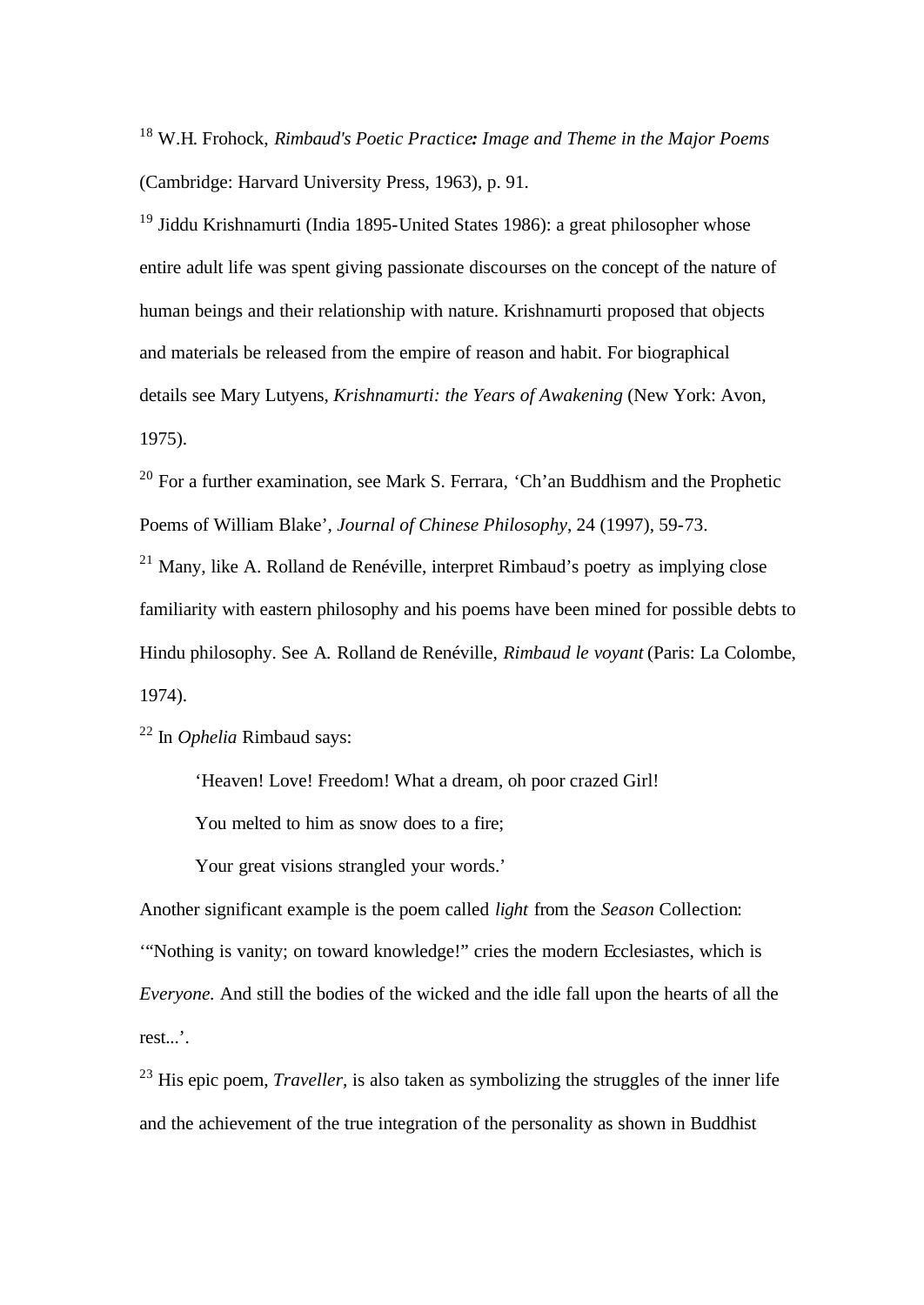thought.. His images are also derived from the earth-mother myths of Iran, India, and Mesopotamia.

<sup>24</sup> See Richard Wilhelm, Tung- Pin Lu and C.G. Jung, *The Secret of the Golden Flower: a Chinese Book of Life* (Harcourt Brace Jovanovich, Inc.: New York, 1962), p.87.

 $25$  This common figure can also lead us to C.G. Jung's theory of archetypes (an idea, image, or symbol that forms part of the collective unconscious): the presence of a mystical figure which passes through the substance of all traditions and which in essence embodies a certain intuitive knowledge. As for the symbolism of the lotus flower, this herb has always been associated with Buddhism and Chinese culture. It is a symbol of rebirth since it closes at night and remains under the water and in the morning, it resurfaces and brings forth another flower in bloom. It was associated with the sun because it opens in the morning and closes at night. Horus, the sun-god, was often depicted sitting on a lotus (like Buddha and Brahma). Floating above the muddy waters of attachment and desire, the lotus flower also represents purity of body, speech, and mind in Buddhism. The lotus, whose petals are each marked with the square symbol of the earth element, is also considered to be the earth-asgoddess, source of the essence of life, which is thought of as Moisture.

<sup>26</sup> Second *Letter* to Théodore de Banville, Charleville, 14 July 1871. All letters are from Sorrel, *Collected Poems: Rimbaud*, *ed. cit.*

 $27$  The idea of Eastern man as an Other for the West is to be considered as more than a mere manifestation of Exoticism and can be traced back to the Romantic period when Western thought borrowed significant concepts from the Orient, especially from Indian philosophy. See John James Clarke, *Oriental Enlightenment: the Encounter between Asian and Western Thought* (London, New York: Routledge, 1997), pp. 54- 70.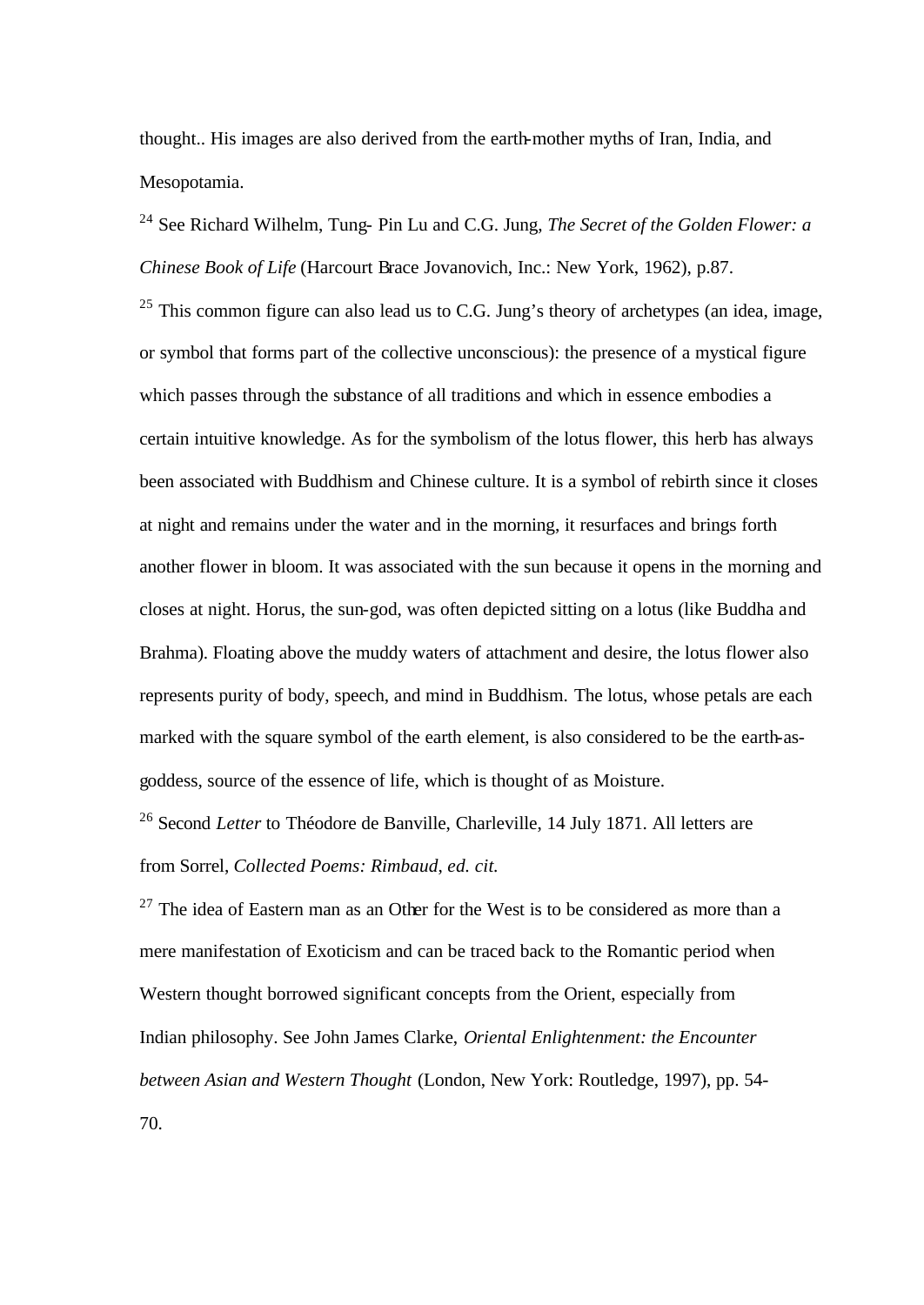<sup>28</sup> Rimbaud refers to Eastern countries as 'saint countries'. See the analysis of '*Vie I'*  by Pierre Brunel, *Éclat de la violence, pour une lecture comparatiste des 'Illuminations' d'Arthur Rimbaud* (Paris : José Corti, 2004), p.170.

<sup>29</sup> On these issues see Margaret Topping, *Eastern Voyages, Western Visions: French Writing and Painting of the Orient* (Oxford, Bern, NY: Lang, 2004).

<sup>30</sup> For Pierre Brunel, *op.cit.* p.209, Rimbaud's 'palm Gardens' are the lost paradises and 'Eden garden', the one that has been found again. In *Milton* Blake travels through 'a Land' which is interpreted as being 'Eden' and which could be found merely by 'a harsh imagining and reimagining of the ideological world'. See Nicolas M. Williams, *Ideology and Utopia in the Poetry of William Blake* (Cambridge: Cambridge University Press, 1999), pp.4-6. Jason Whittaker has also analysed 'the legend of a lost Eden in Atlantis' in *William Blake and the Myths of Britain* (Basingstoke: Macmillan, 1999).

<sup>31</sup> In fact, throughout their poems and in the form of a search, all three poets attempt to achieve their ideal. Sometimes this search for an ideal is presented as a return to the origin, a return to genesis by movement going down, lead by allegory and myth which are the sources from which all human experiments originate. This search is also sometimes presented in the form of nostalgia for a refuge, for an unknown place usually placed in the high spaces far away, so that there is always a 'Sublime Scene' and a 'Search for Origins'. See Vincent Arthur De Luca, *Words of Eternity: Blake and the poetics of the sublime* (Princeton, N.J: Princeton University Press, 1991), p.146. <sup>32</sup> *Letter* to Georges Izambard, Charleville, 13 May 1871.

<sup>33</sup> *Letter* to Paul Demeny,Charleville, 15 May 1871.

<sup>34</sup> This is the name of one of the poems from *As Nothing, We Gaze.*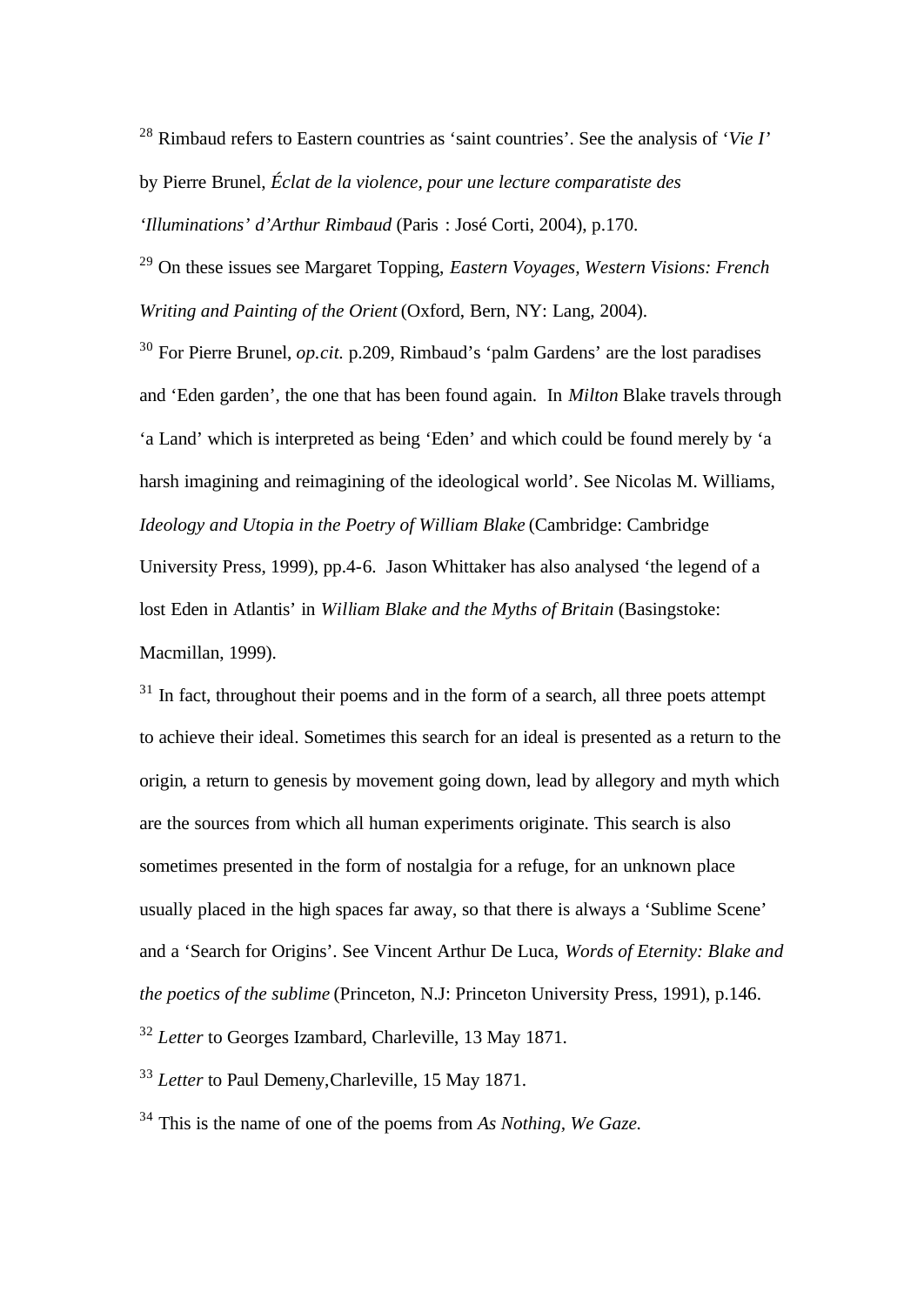$35$  No matter what they call it, in their «Wasteland» we can observe a whole topography of backgrounds ('space beyond the seas', 'beyond the sound closures' ) which lends a certain perspective to their works: 'back spaces' are inscribed in their poetry through the use of words such as 'behind' and 'beyond'. As in their paintings, these terms grant a certain depth to the landscapes described in their poetry.

<sup>36</sup> The pattern of Richard's critical work takes the form of a motion that recedes from images to sensations, in order to 'seize the act through which the mind, coming to terms with its body and that of others, unites with its object in order to constitute itself as subject' (my translation). See Jean- Pierre Richard, *Littérature et sensation* (Paris: Seuil, 1954).  $37$  Bachelard thinks that when nouns think and dream it means that the imagination is

active. See Gaston Bachelard, *La Poétique de l'espace* (Paris : PUF, 1957), p.112. <sup>38</sup> *Letter* to Paul Demeny,Charleville, 15 May 1871.

<sup>39</sup> Proverbs from *Marriage of Heaven and Hell*.

<sup>40</sup> The musical reference makes it possible to consider writing as having three elements: the relationship of sounds/feelings, the issue of rhythm (verbal recurrences, rate, and structures) and the question of sound vs. silence. For further discussion see Michel Murat, *L'Art de Rimbaud* (Paris: José Corti, 2002).

 $41$  They felt a desire to embrace large portions of humanity in the mass whereas the voice that says 'Je, I or ??{man}' could be that of almost anybody. Because the poet 'is responsible for humanity, even for the animals; he will have to make feel, touch, hear his inventions; if what he brings back from over there has a form, he gives form; if it is formless, he gives it formless', from *Letter* to Paul Demeny,Charleville, 15 May 1871.

<sup>42</sup> See Chapter XII of *L'Air et les songes*, *op.cit.*, entitled 'Déclamation Muette'.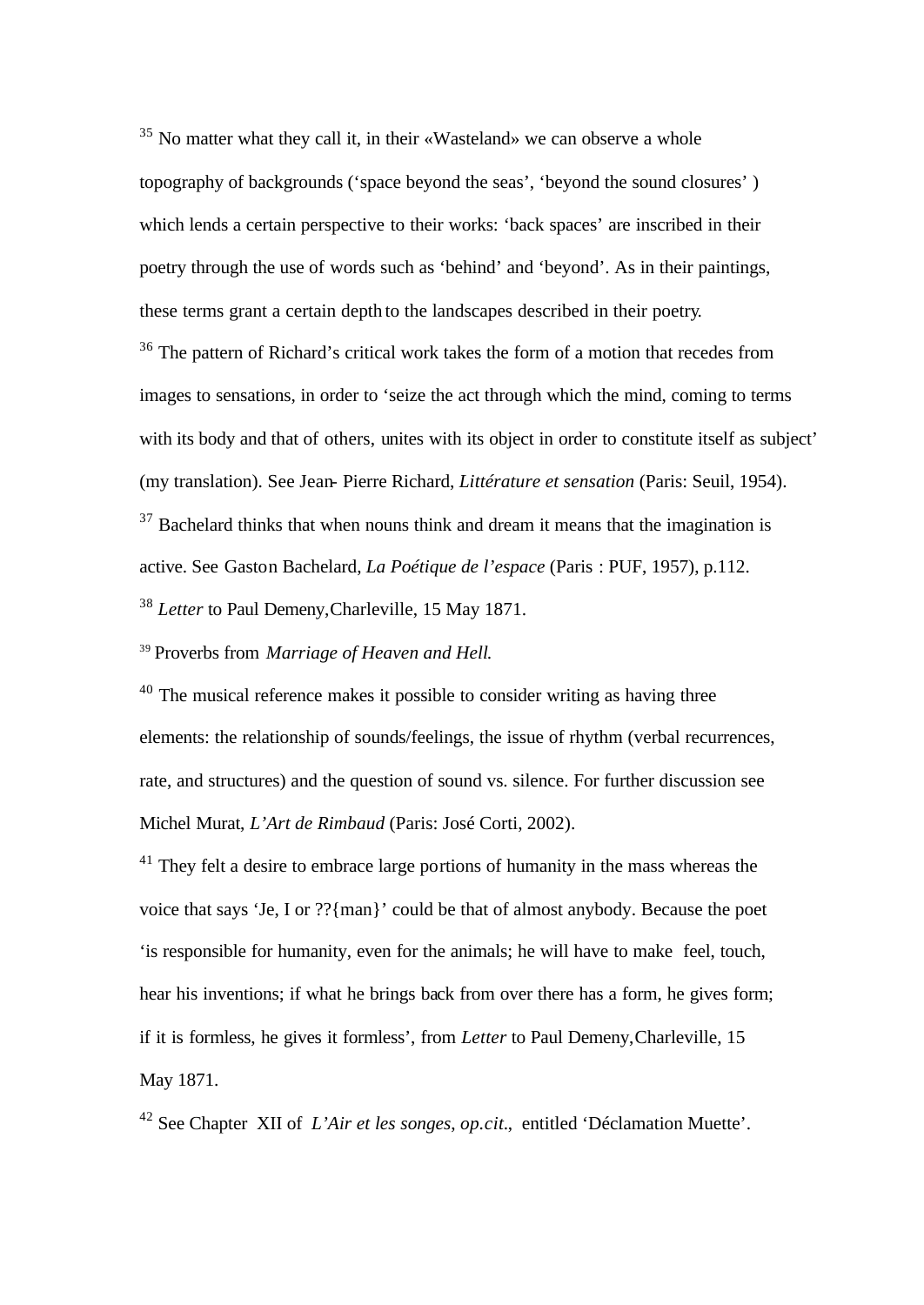<sup>43</sup> '[T]he silence of the Buddha [...] has been as fruitful as his utterances in the production of philosophies and theologies. Sometimes it is far more interesting to conjecture what a prophet might have meant if he had spoken than to listen to what be actually said'. See Troy Wilson Organ, *The Silence of the Buddha*, *Philosophy East and West*, 4*,* 2(1954), 125- 140 (p.127).

<sup>44</sup> *Letter* to Georges Izambard, Charleville, 13 May 1871.

### **Index**

- **Sohrab Sepehry** (Biography)
- **1928** Born in Kashan, Iran
- **1948** Faculty of Fine Arts, Tehran University
- **1951** Published his first collection of poems, *Death of Colour*

Published his second collection of poems, *Dream's Life*

- **1955** Translated Japanese verses and published in Sokhan magazine
- **1957** Travel to Europe (Paris and London)

Paris Fine Arts School: Lithography Field

**1958** Two months' travel, Rome to Paris

Venice Biennale

**1960** Second Tehran Biennale; First Prize in Fine Arts

Travel to Tokyo to learn inlay; visited cities and art centres in Japan

**1961** Visited Agra (Taj-Mahal) in India on his return to Iran

Published collection of poems *Torrent of Sun* & *East of Sorrow*

**1963** San Paolo Biennale, Brazil

Group exhibition 'Iran Contemporary Art', France

**1964** Travel to India, Pakistan and Afghanistan